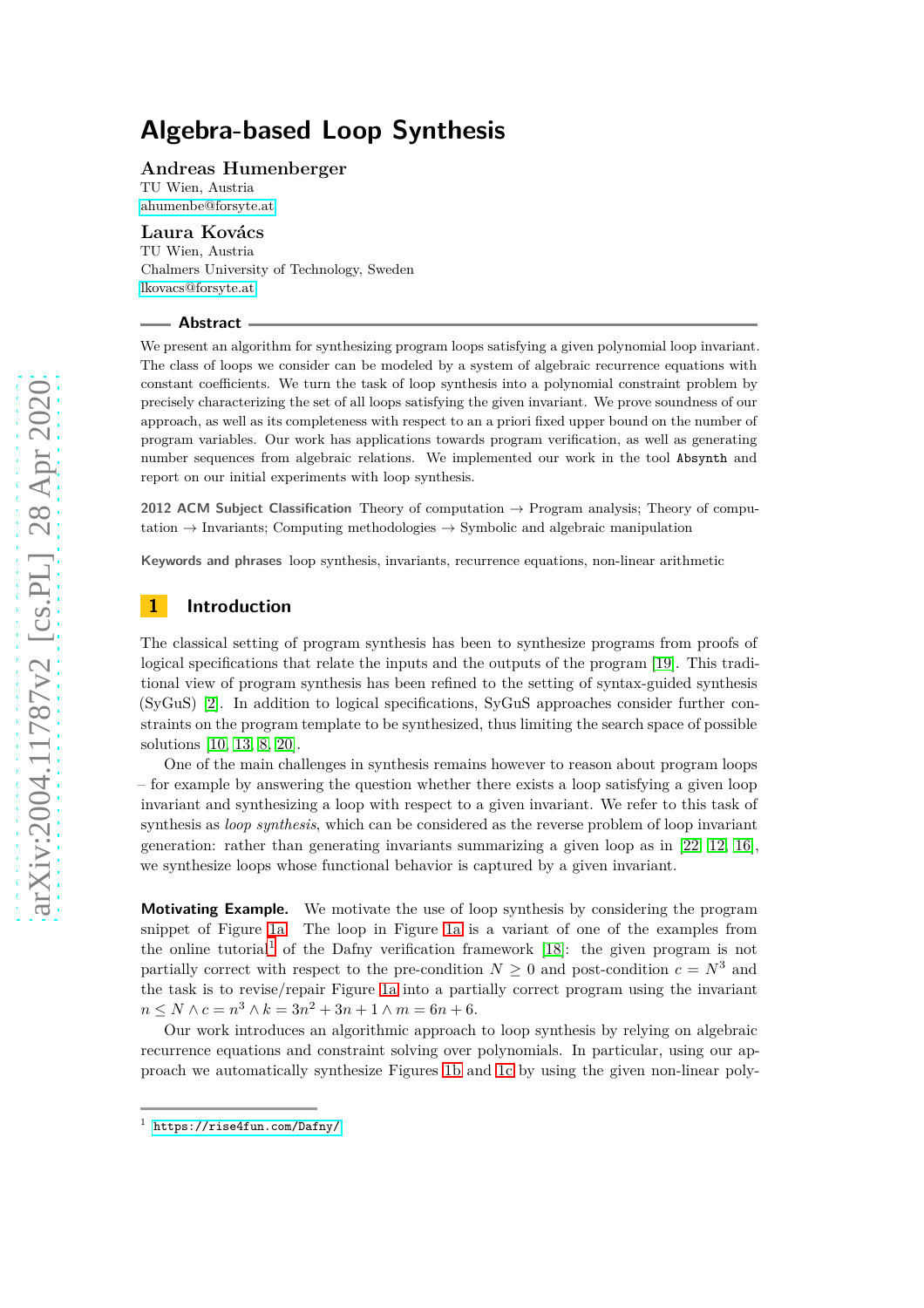<span id="page-1-0"></span>

| $(c, k, m, n) \leftarrow (0, 0, 0, 0)$ | $(c, k, m, n) \leftarrow (0, 1, 6, 0)$ | $(c, k, m, n) \leftarrow (0, 1, 6, 0)$ |
|----------------------------------------|----------------------------------------|----------------------------------------|
| while $n < N$ do                       | while $\ldots$ do                      | while $\ldots$ do                      |
| $c \leftarrow c + k$                   | $c \leftarrow c + k$                   | $c \leftarrow c + k$                   |
| $k \leftarrow k + m$                   | $k \leftarrow k + m$                   | $k \leftarrow k + 6n + 6$              |
| $m \leftarrow m + 9$                   | $m \leftarrow m + 6$                   | $m \leftarrow m + 6$                   |
| $n \leftarrow n+1$                     | $n \leftarrow n+1$                     | $n \leftarrow n+1$                     |
| end                                    | end                                    | end                                    |
| (a) Faulty loop                        | (b) Synthesized loop                   | (c) Synthesized loop                   |

**Figure 1** Program repair via loop synthesis. Figures [1b](#page-1-0) and [1c](#page-1-0) are revised versions of Figure [1a](#page-1-0) such that  $c = n^3 \wedge k = 3n^2 + 3n + 1 \wedge m = 6n + 6$  is an invariant of Figures [1b-1c.](#page-1-0)

nomial equalities  $c = n^3 \wedge k = 3n^2 + 3n + 1 \wedge m = 6n + 6$  as input invariant to our loop synthesis task. While we do not synthesize loop guards, we note that we synthesize loops such that the given invariant holds for an arbitrary (and thus unbounded) number of loop iterations. Both synthesized programs, with the loop guard  $n < N$  as in Figure [1a,](#page-1-0) revise Figure [1a](#page-1-0) into a partially correct program with respect to the given requirements.

**Algebra-based Loop Synthesis.** Following the SyGuS setting, we consider additional requirements on the loop to be synthesized: we impose syntactic requirements on the form of loop expressions and guards. The imposed requirements allow us to *reduce the synthesis task to the problem of generating linear recurrences with constant coefficients, called C-finite recurrences [\[15\]](#page-17-8)*. As such, we define *our loop synthesis task* as follows:

- **Problem** (Loop Synthesis). Given a polynomial  $p(x)$  over a set x of variables, generate
- a loop  $\mathcal L$  with program variables  $\mathbf x$  such that
	- (i)  $p(x) = 0$  is an invariant of  $\mathcal{L}$ , and
- (ii) each program variable in  $\mathcal L$  induces a C-finite number sequence.

Our approach to synthesis is conceptually different than other SyGuS-based methods, such as [\[10,](#page-17-1) [8,](#page-16-1) [20\]](#page-17-3): rather than iteratively refining both the input and the solution space of synthesized programs, we take polynomial relations describing a potentially infinite set of input values and precisely capture not just one loop, but the *set of all loops* (i) whose invariant is given by our input polynomial and (ii) whose variables induce C-finite number sequences. That is, any instance of this set yields a loop that is partially correct by construction. Figures [1b](#page-1-0) and [1c](#page-1-0) depict two solutions of our loop synthesis task for the invariant  $c = n^3 \wedge k = 3n^2 + 3n + 1 \wedge m = 6n + 6.$ 

The main steps of our approach are as follows. (i) Let  $p(x)$  be a polynomial over variables  $x$  and let  $s \geq 0$  be an upper bound on the number of program variables occurring in the loop. If not specified, *s* is considered to be the number of variables from *x*. (ii) We use syntactic constraints over the loop body to be synthesized and define a loop template, as given by our programming model [\(7\)](#page-5-0). Our programming model imposes that the functional behavior of the synthesized loops can be modeled by a system of C-finite recurrences (Section [3\)](#page-5-1). (iii) By using the invariant property of  $p(x) = 0$  for the loops to the synthesized, we construct a polynomial constraint problem (PCP) characterizing the set of all loops satisfying [\(7\)](#page-5-0) for which  $p(x) = 0$  is a loop invariant (Section [4\)](#page-6-0). Our approach combines symbolic computation techniques over algebraic recurrence equations with polynomial constraint solving. We prove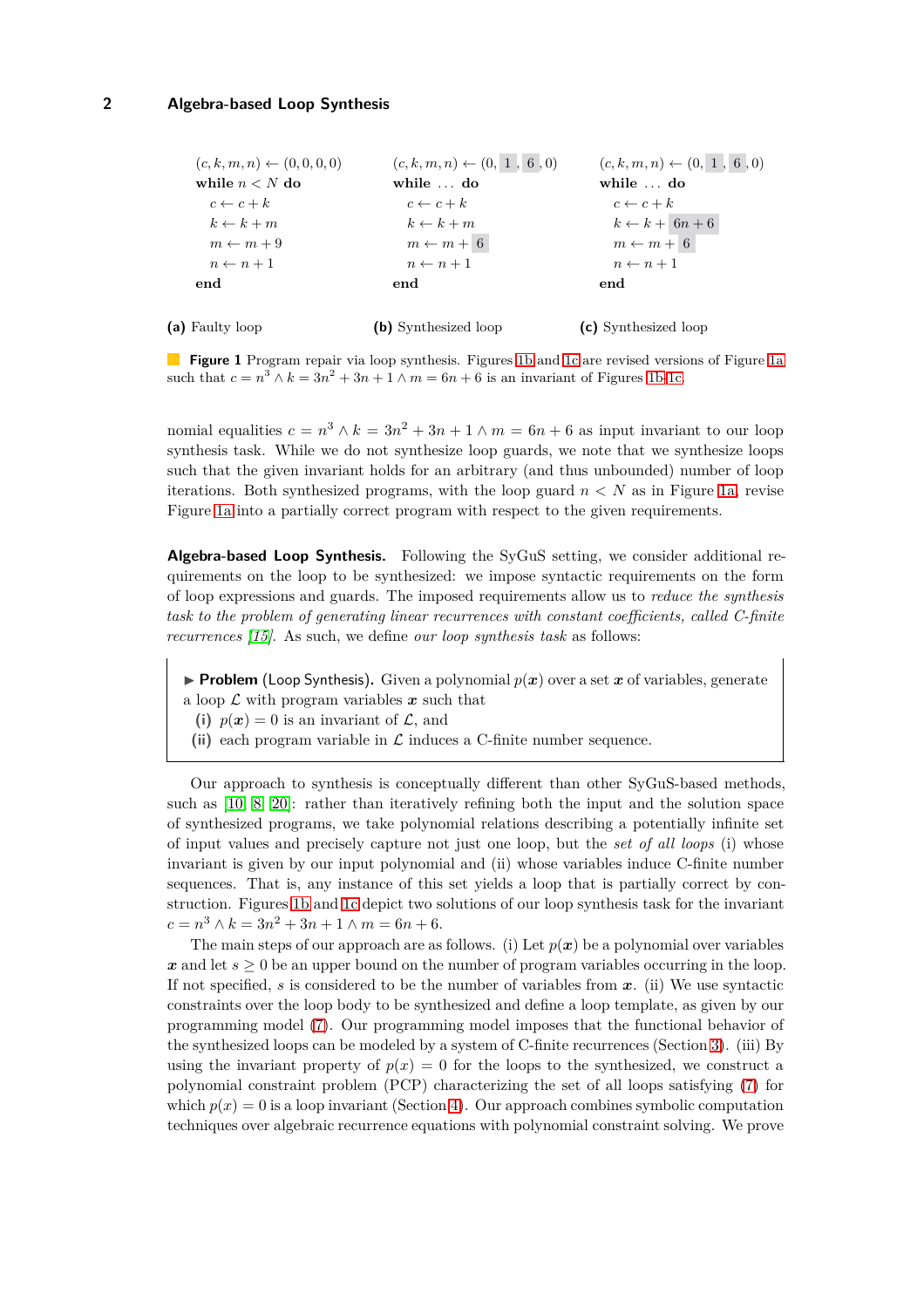that our approach to loop synthesis is both *sound* and *complete*. By completeness we mean, that if there is a loop  $\mathcal L$  with at most *s* variables satisfying the invariant  $p(x) = 0$  such that the loop body meets our C-finite syntactic requirements, then  $\mathcal L$  is synthesized by our method (Theorem [15\)](#page-10-0). Moving beyond this a priori fixed bound *s*, that is, deriving an upper bound on the number of program variables from the invariant, is an interesting but hard mathematical challenge, with connections to the inverse problem of difference Galois theory [\[25\]](#page-17-9).

We finally note that our work is not restricted to specifications given by a single polynomial equality invariant. Rather, the invariant given as input to our synthesis approach can be conjunctions of polynomial equalities – as also shown in Figure [1.](#page-1-0)

**Beyond Loop Synthesis.** Our work has potential applications beyond loop synthesis – such as in generating number sequences from algebraic relations and program optimizations.

*Generating number sequences.* Our approach provides a partial solution to an open mathematical problem: given a polynomial relation among number sequences, e.g.

<span id="page-2-0"></span>
$$
f(n)^{4} + 2f(n)^{3}f(n+1) - f(n)^{2}f(n+1)^{2} - 2f(n)f(n+1)^{3} + f(n+1)^{4} = 1,
$$
 (1)

synthesize algebraic recurrences defining these sequences. There exists no complete method for solving this challenge, but we give a complete approach in the C-finite setting parameterized by an a priori bound *s* on the order of the recurrences. For the above given relation among  $f(n)$  and  $f(n+1)$ , our approach generates the C-finite recurrence equation  $f(n+2) = f(n+1) + f(n)$  which induces the Fibonacci sequence.

*Program optimizations.* Given a polynomial invariant, our approach generates a PCP such that any solution to this PCP yields a loop satisfying the given invariant. By using additional constraints encoding a cost function on the loops to be synthesized, our method can be extended to synthesize loops that are optimal with respect to the considered costs, for example synthesizing loops that use only addition in variable updates. Consider for example Figures [1b-1c:](#page-1-0) the loop body of Figure [1b](#page-1-0) uses only addition, whereas Figure [1c](#page-1-0) implements also multiplications by constants.

**Contributions.** In summary, this paper makes the following contributions.

- We propose an *automated procedure for synthesizing loops* that are partially correct with respect to a given polynomial loop invariant (Section [4\)](#page-6-0). By exploiting properties of C-finite sequences, we construct a PCP which precisely captures *all solutions* of our loop synthesis task. We are not aware of other approaches synthesizing loops from (non-linear) polynomial invariants.
- We prove that our approach to loop synthesis is sound and complete (Theorem [15\)](#page-10-0). That is, if there is a loop whose invariant is captured by our given specification, our approach synthesizes this loop. To this end, we consider completeness modulo an a priori fixed upper bound *s* on the number of loop variables.
- We implemented our approach in the new open-source framework Absynth. We evaluated our work on a number of academic examples and considered measures for handling the solution space of loops to be synthesized (Section [5\)](#page-15-0).

# **2 Preliminaries**

Let  $K$  be a computable field with characteristic zero. We also assume  $K$  to be algebraically closed, that is, every non-constant polynomial in K[*x*] has at least one root in K. The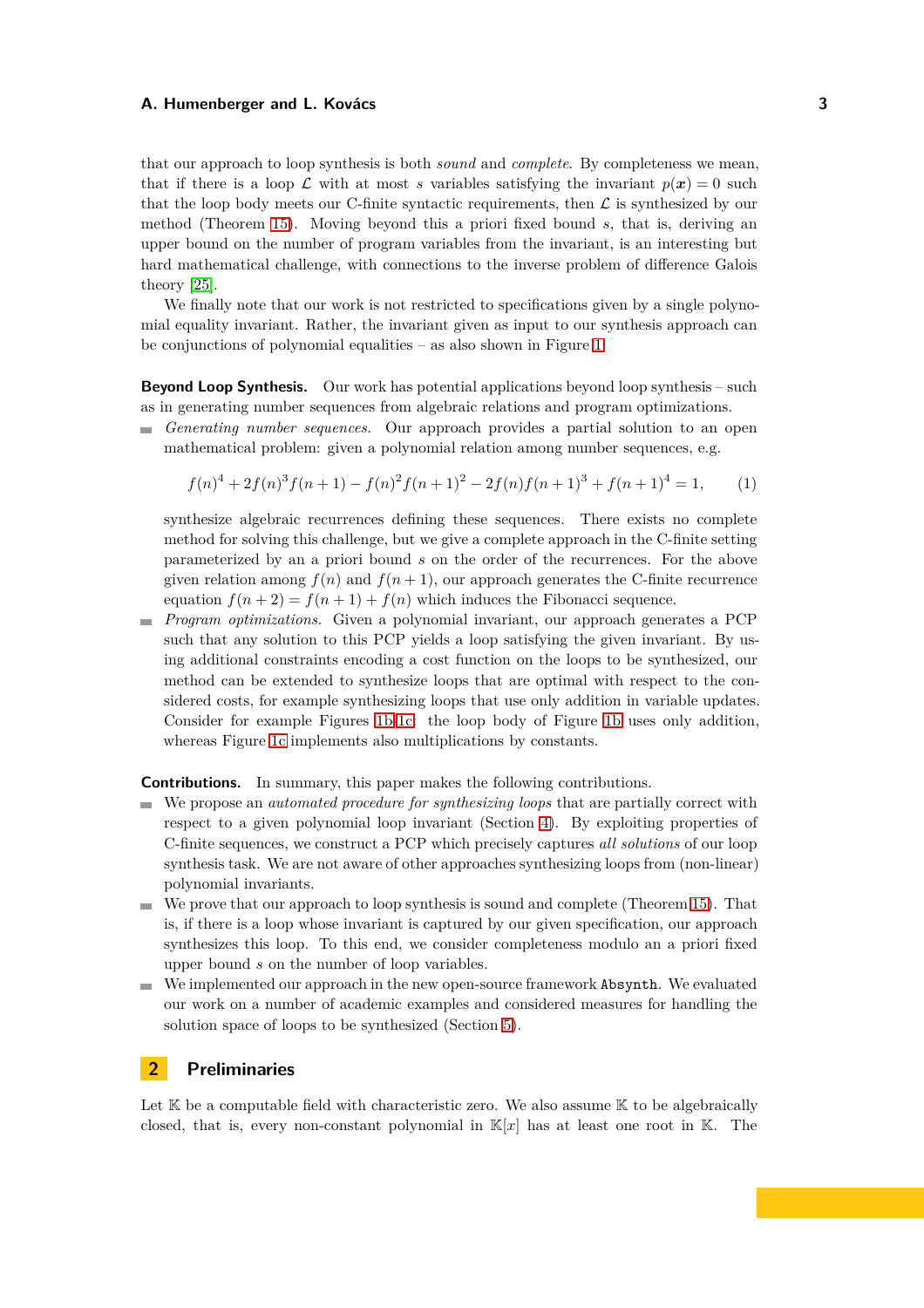algebraic closure  $\overline{Q}$  of the field of rational numbers  $\overline{Q}$  is such a field;  $\overline{Q}$  is called the field of algebraic numbers.

Let  $\mathbb{K}[x_1,\ldots,x_n]$  denote the multivariate polynomial ring with variables  $x_1,\ldots,x_n$ . For a list  $x_1, \ldots, x_n$ , we write  $x$  if the number of variables is known from the context or irrelevant. As K is algebraically closed, every polynomial  $p \in K[\mathbf{x}]$  of degree *r* has exactly *r* roots. Therefore, the following theorem follows immediately:

<span id="page-3-4"></span> $\triangleright$  **Theorem 1.** *The zero polynomial is the only polynomial in*  $\mathbb{K}[x]$  *having infinitely many roots.*

# **2.1 Polynomial Constraint Problem (PCP)**

A *polynomial constraint F* is a constraint of the form  $p \approx 0$  where p is a polynomial in K[x] and  $∞ ∈ {<, ≤, =, ≠, ≥, >}$ . A *clause* is then a disjunction  $C = F_1 ∨ ⋯ ∨ F_m$  of polynomial constraints. A *unit clause* is a special clause consisting of a single disjunct (i.e.  $m = 1$ ). A *polynomial constraint problem (PCP)* is then given by a set of clauses  $\mathcal{C}$ . We say that a variable assignment  $\sigma : \{x_1, \ldots, x_n\} \to \mathbb{K}$  satisfies a polynomial constraint  $p \bowtie 0$  if  $p(\sigma(x_1), \ldots, \sigma(x_n)) \bowtie 0$  holds. Furthermore,  $\sigma$  satisfies a clause  $F_1 \vee \cdots \vee F_m$  if for some *i*,  $F_i$  is satisfied by  $\sigma$ . Finally,  $\sigma$  satisfies a clause set – and is therefore a solution of the PCP – if every clause within the set is satisfied by  $\sigma$ . We write  $\mathcal{C} \subset \mathbb{K}[x]$  to indicate that all polynomials in the clause set C are contained in  $\mathbb{K}[x]$ . For a matrix M with entries  $m_1, \ldots, m_s$  we define the clause set  $cstr(M)$  to be  $\{m_1 = 0, \ldots, m_s = 0\}$ .

# <span id="page-3-0"></span>**2.2 Number Sequences and Recurrence Relations**

A sequence  $(x(n))_{n=0}^{\infty}$  is called *C-finite* if it satisfies a linear recurrence with constant co-efficients, also known as C-finite recurrence [\[15\]](#page-17-8). Let  $c_0, \ldots, c_{r-1} \in \mathbb{K}$  and  $c_0 \neq 0$ , then

$$
x(n+r) + c_{r-1}x(n+r-1) + \dots + c_1x(n+1) + c_0x(n) = 0
$$
\n(2)

is a C-finite recurrence of *order r*. The order of a sequence is defined by the order of the recurrence it satisfies. We refer to a recurrence of order *r* also as an *r*-order recurrence, for example as a first-order recurrence when  $r = 1$  or a second-order recurrence when  $r = 2$ . recurrence of order *r* and *r* initial values define a sequence, and different initial values lead to different sequences. For simplicity, we write  $(x(n))_{n=0}^{\infty} = 0$  for  $(x(n))_{n=0}^{\infty} = (0)_{n=0}^{\infty}$ .

► **Example 2.** Let  $a \in \mathbb{K}$ . The constant sequence  $(a)_{n=0}^{\infty}$  satisfies a first-order recurrence equation  $x(n+1) = x(n)$  with  $x(0) = a$ . The geometric sequence  $(a^n)_{n=0}^{\infty}$  satisfies  $x(n+1) = ax(n)$  with  $x(0) = 1$ . The sequence  $(n)_{n=0}^{\infty}$  satisfies a second-order recurrence  $x(n+2) = 2x(n+1) - x(n)$  with  $x(0) = 0$  and  $x(1) = 1$ .

<span id="page-3-3"></span>From the closure properties of C-finite sequences [\[15\]](#page-17-8), the product and the sum of C-finite sequences are also C-finite. Moreover, we also have the following properties:

▶ **Theorem 3** ([\[15\]](#page-17-8)). Let  $(u(n))_{n=0}^{\infty}$  and  $(v(n))_{n=0}^{\infty}$  be C-finite sequences of order *r* and *s*, *respectively. Then:*

**1.**  $(u(n) + v(n))_{n=0}^{\infty}$  *is C-finite of order at most*  $r + s$ *, and* 

<span id="page-3-2"></span>**2.**  $(u(n) \cdot v(n))_{n=0}^{\infty}$  *is C-finite of order at most rs.* 

<span id="page-3-1"></span>**► Theorem 4** ([\[15\]](#page-17-8)). Let  $\omega_1, \ldots, \omega_t \in \mathbb{K}$  be pairwise distinct and  $p_1, \ldots, p_t \in \mathbb{K}[x]$ . The *sequence*  $(p_1(n)\omega_1^n + \cdots + p_t(n)\omega_t^n)_{n=0}^{\infty}$  *is the zero sequence if and only if the sequences*  $(p_1(n))_{n=0}^{\infty}, \ldots, (p_t(n))_{n=0}^{\infty}$  *are zero.*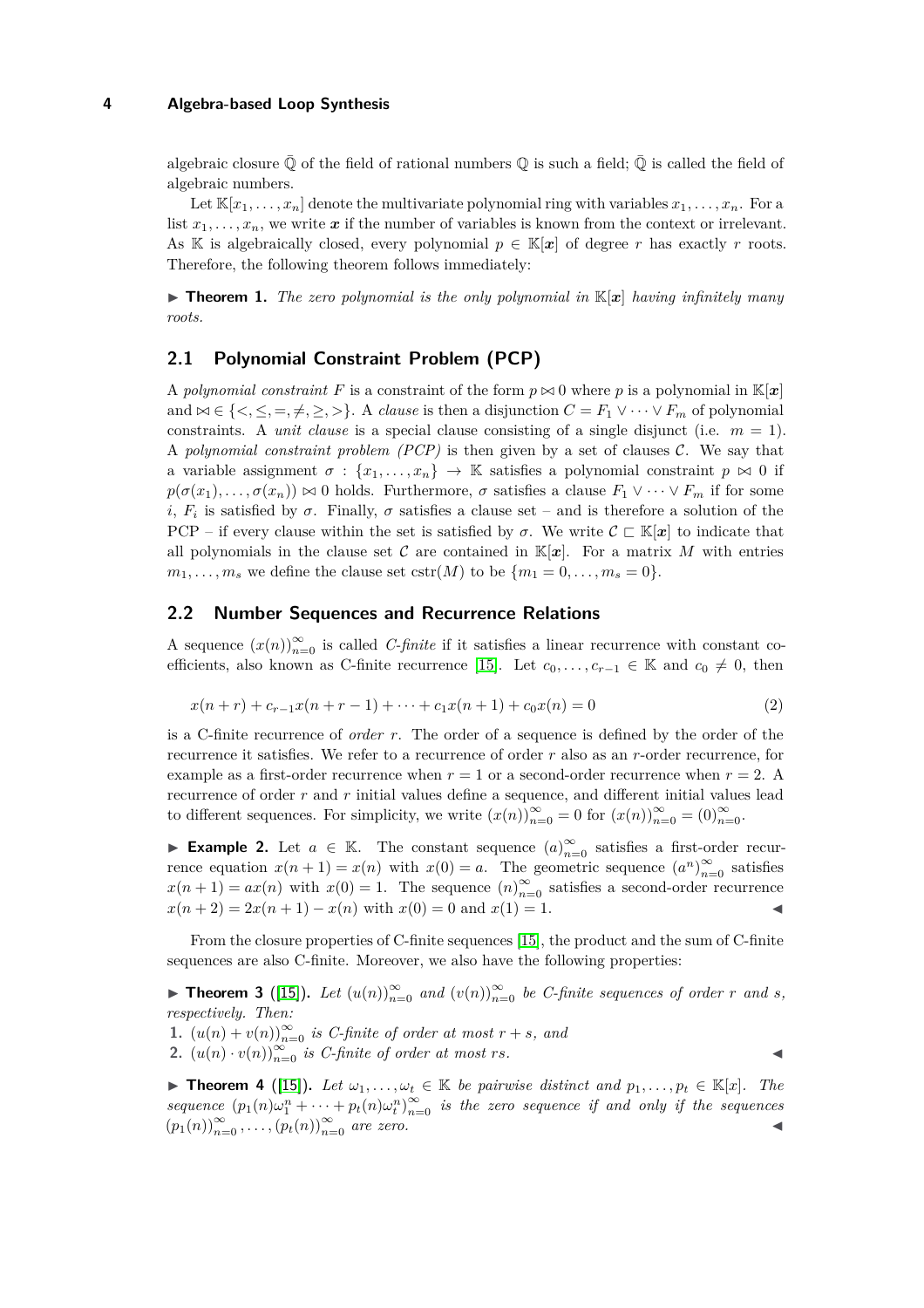▶ **Theorem 5** ([\[15\]](#page-17-8)). Let  $p = c_0 + c_1x + \cdots + c_kx^k \in \mathbb{K}[x]$ . Then  $(p(n))_{n=0}^{\infty} = 0$  if and only  $if c_0 = \cdots = c_k = 0.$ 

<span id="page-4-5"></span>**Find 15** Theorem 6 ([\[15\]](#page-17-8)). Let  $(u)_{n=0}^{\infty}$  be a sequence satisfying a C-finite recurrence of order *r*. *Then,*  $u(n) = 0$  *for all*  $n \in \mathbb{N}$  *if and only if*  $u(n) = 0$  *for*  $n \in \{0, ..., r - 1\}$ *.* 

We define a *system of C-finite recurrences* of *order r* and *size s* to be of the form

<span id="page-4-0"></span>
$$
X_{n+r} + C_{r-1}X_{n+r-1} + \dots + C_1X_{n+1} + C_0X_n = 0
$$

where  $X_n = (x_1(n) \cdots x_s(n))^{\mathsf{T}}$  and  $C_i \in \mathbb{K}^{s \times s}$ . Every C-finite recurrence system can be transformed into a first-order system of recurrences by increasing the size such that we get

$$
X_{n+1} = BX_n \qquad \text{where } B \text{ is invertible.} \tag{3}
$$

The closed form solution of a C-finite recurrence system [\(3\)](#page-4-0) is determined by the roots  $\omega_1, \ldots, \omega_t$  of the characteristic polynomial of *B*, or equivalently by the eigenvalues  $\omega_1, \ldots, \omega_t$ of *B*. We recall that the characteristic polynomial  $\chi_B$  of the matrix *B* is defined as  $\chi_B(\omega)$  =  $\det(\omega I - B)$ , where det denotes the (matrix) determinant and *I* the identity matrix. Let  $m_1, \ldots, m_t$  respectively denote the multiplicities of the roots  $\omega_1, \ldots, \omega_t$  of  $\chi_B$ . The closed form of [\(3\)](#page-4-0) is then given by

<span id="page-4-1"></span>
$$
X_n = \sum_{i=1}^{t} \sum_{j=1}^{m_i} C_{ij} \omega_i^n n^{j-1} \quad \text{with } C_{ij} \in \mathbb{K}^{s \times 1}.
$$
 (4)

However, not every choice of the *Cij* gives rise to a solution. For obtaining a solution, we substitute the general form [\(4\)](#page-4-1) into the original system [\(3\)](#page-4-0) and compare coefficients. The following example illustrates the procedure for computing closed form solutions.

<span id="page-4-4"></span>► **Example 7.** The most well-known C-finite sequence is the Fibonacci sequence satisfying a recurrence of order 2 which corresponds to the following first-order recurrence system:

<span id="page-4-3"></span>
$$
\begin{pmatrix} f(n+1) \\ g(n+1) \end{pmatrix} = \begin{pmatrix} 1 & 1 \\ 1 & 0 \end{pmatrix} \begin{pmatrix} f(n) \\ g(n) \end{pmatrix} \tag{5}
$$

The eigenvalues of *B* are given by  $\omega_{1,2} = \frac{1}{2}(1 \pm \sqrt{5})$  with multiplicities  $m_1 = m_2 = 1$ . Therefore, the general solution for the recurrence system is of the form

<span id="page-4-2"></span>
$$
\begin{pmatrix} f(n) \\ g(n) \end{pmatrix} = \begin{pmatrix} c_1 \\ c_2 \end{pmatrix} \omega_1^n + \begin{pmatrix} d_1 \\ d_2 \end{pmatrix} \omega_2^n.
$$
\n(6)

By substituting  $(6)$  into  $(5)$ , we get the following constraints over the coefficients:

$$
\begin{pmatrix} c_1 \\ c_2 \end{pmatrix} \omega_1^{n+1} + \begin{pmatrix} d_1 \\ d_2 \end{pmatrix} \omega_2^{n+1} = \begin{pmatrix} 1 & 1 \\ 1 & 0 \end{pmatrix} \left( \begin{pmatrix} c_1 \\ c_2 \end{pmatrix} \omega_1^n + \begin{pmatrix} d_1 \\ d_2 \end{pmatrix} \omega_2^n \right)
$$

Bringing everything to one side yields:

$$
\begin{pmatrix} c_1\omega_1 - c_1 - c_2 \ c_2\omega_1 - c_1 \end{pmatrix} \omega_1^n + \begin{pmatrix} d_1\omega_2 - d_1 - d_2 \ d_2\omega_2 - d_1 \end{pmatrix} \omega_2^n = 0
$$

For the above equation to hold, the coefficients of the  $\omega_i^n$  have to be 0. That is, the following linear system determines  $c_1, c_2$  and  $d_1, d_2$ :

$$
\begin{pmatrix} \omega_1 - 1 & -1 & 0 & 0 \\ -1 & \omega_1 & 0 & 0 \\ 0 & 0 & \omega_2 - 1 & -1 \\ 0 & 0 & -1 & \omega_2 \end{pmatrix} \begin{pmatrix} c_1 \\ c_2 \\ d_1 \\ d_2 \end{pmatrix} = 0
$$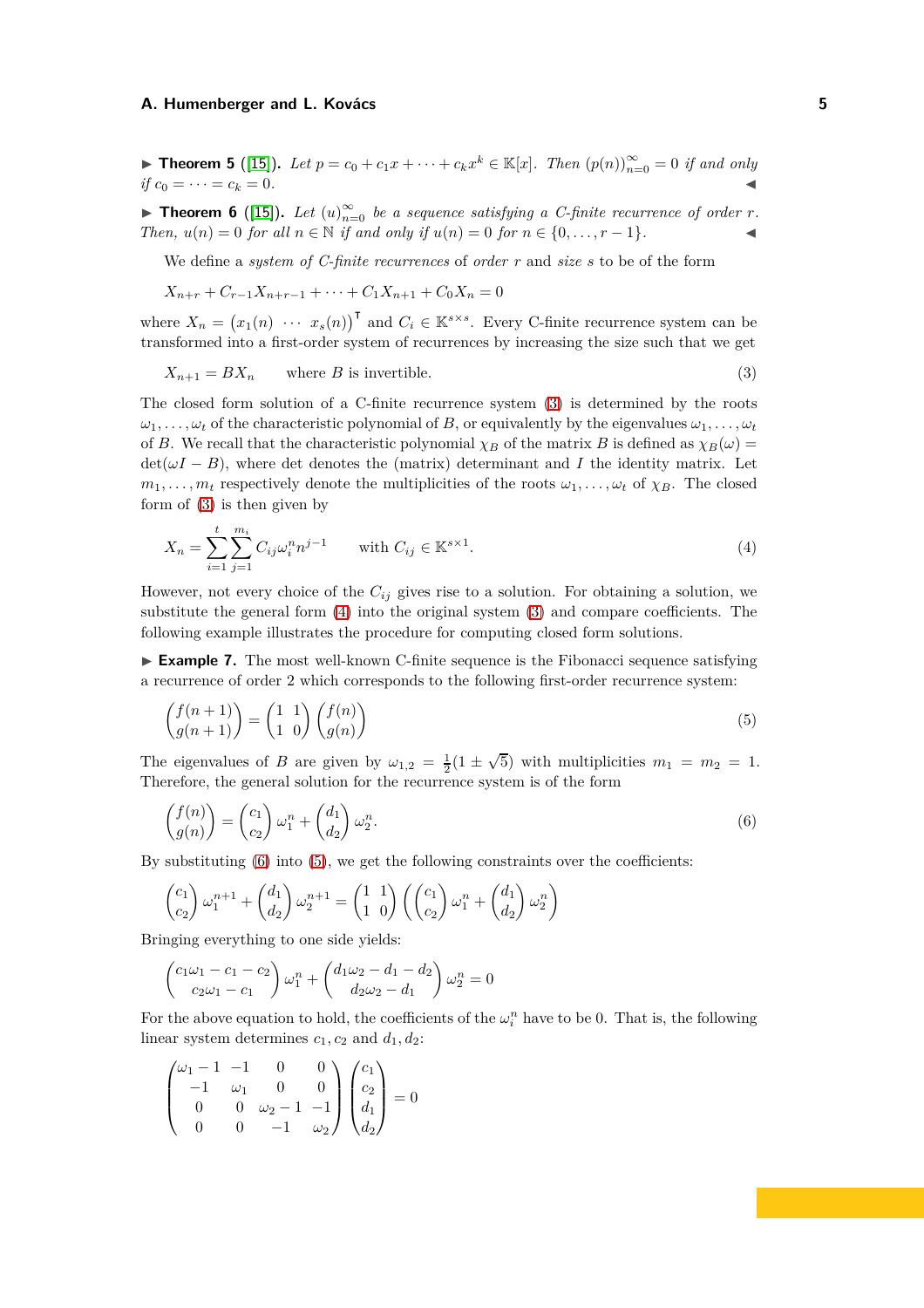The solution space is generated by  $(\omega_1, 1, 0, 0)$  and  $(0, 0, \omega_2, 1)$ . The solution space of the C-finite recurrence system hence consists of linear combinations of

$$
\begin{pmatrix} \omega_1 \\ 1 \end{pmatrix} \omega_1^n
$$
 and  $\begin{pmatrix} \omega_2 \\ 1 \end{pmatrix} \omega_2^n$ .

That is, by solving the linear system

$$
\begin{pmatrix} f(0) \\ g(0) \end{pmatrix} = E \begin{pmatrix} \omega_1 \\ 1 \end{pmatrix} \omega_1^0 + F \begin{pmatrix} \omega_2 \\ 1 \end{pmatrix} \omega_2^0
$$

$$
\begin{pmatrix} f(1) \\ g(1) \end{pmatrix} = \begin{pmatrix} 1 & 1 \\ 1 & 0 \end{pmatrix} \begin{pmatrix} f(0) \\ g(0) \end{pmatrix} = E \begin{pmatrix} \omega_1 \\ 1 \end{pmatrix} \omega_1^1 + F \begin{pmatrix} \omega_2 \\ 1 \end{pmatrix} \omega_2^1
$$

for  $E, F \in \mathbb{K}^{2 \times 1}$  with  $f(0) = 1$  and  $g(0) = 0$ , we get closed forms for [\(5\)](#page-4-3):

$$
f(n) = \frac{5 + \sqrt{5}}{5(1 + \sqrt{5})} \omega_1^{n+1} - \frac{1}{\sqrt{5}} \omega_2^{n+1}
$$
 and  $g(n) = \frac{1}{\sqrt{5}} \omega_1^n - \frac{1}{\sqrt{5}} \omega_2^n$ 

Then  $f(n)$  represents the Fibonacci sequence starting at 1 and  $g(n)$  starts at 0. Solving for  $E$  and  $F$  with symbolic  $f(0)$  and  $g(0)$  yields a parameterized closed form, where the entries of *E* and *F* are linear functions in the symbolic initial values.

# <span id="page-5-1"></span>**3 Our Programming Model**

Given a polynomial relation  $p(x_1, \ldots, x_s) = 0$ , our loop synthesis procedure generates a first-order C-finite recurrence system of the form [\(3\)](#page-4-0) with  $X_n = (x_1(n) \cdots x_s(n))$ <sup>T</sup>, such that  $p(x_1(n), \ldots, x_s(n)) = 0$  holds for all  $n \in \mathbb{N}$ . It is not hard to argue that every first-order C-finite recurrence system corresponds to a loop with simultaneous variable assignments of the following form:

<span id="page-5-0"></span>
$$
(x_1, \ldots, x_s) \leftarrow (a_1, \ldots, a_s)
$$
  
while *true* do  

$$
(x_1, \ldots, x_s) \leftarrow (p_1(x_1, \ldots, x_s), \ldots, p_s(x_1, \ldots, x_s))
$$
  
end (7)  
end

The program variables  $x_1, \ldots, x_s$  are numeric,  $a_1, \ldots, a_s$  are (symbolic) constants in K and  $p_1, \ldots, p_s \in \mathbb{K}[x_1, \ldots, x_s]$ . For every loop variable  $x_i$ , we denote by  $x_i(n)$  the value of  $x_i$  at the *n*th loop iteration. That is, we view loop variables  $x_i$  as sequences  $(x_i(n))_{n=0}^{\infty}$ .

We call a loop [\(7\)](#page-5-0) *parameterized* if at least one of  $a_1, \ldots, a_s$  is symbolic, and *nonparameterized* otherwise.

 $\triangleright$  Remark 8. While the output of our synthesis procedure is basically an affine program, we note that C-finite recurrence systems capture a larger class of programs. E.g. the program:

$$
(x,y) \leftarrow (0,0); \text{ while } true \textbf{ do } (x,y) \leftarrow (x+y^2,y+1) \textbf{ end }
$$

can be modeled by a C-finite recurrence system of order 4, which can be turned into an equivalent first-order system of size 6. That is, in order to synthesize a program which induces the sequences  $(x(n))_{n=0}^{\infty}$  and  $(y(n))_{n=0}^{\infty}$  we have to consider a recurrence system of size  $6.$ 

► **Example 9.** The recurrence system [\(5\)](#page-4-3) in Example [7](#page-4-4) corresponds to the following loop:

$$
(f,g) \leftarrow (1,0);
$$
 while *true* do  $(f,g) \leftarrow (f+g,f)$  end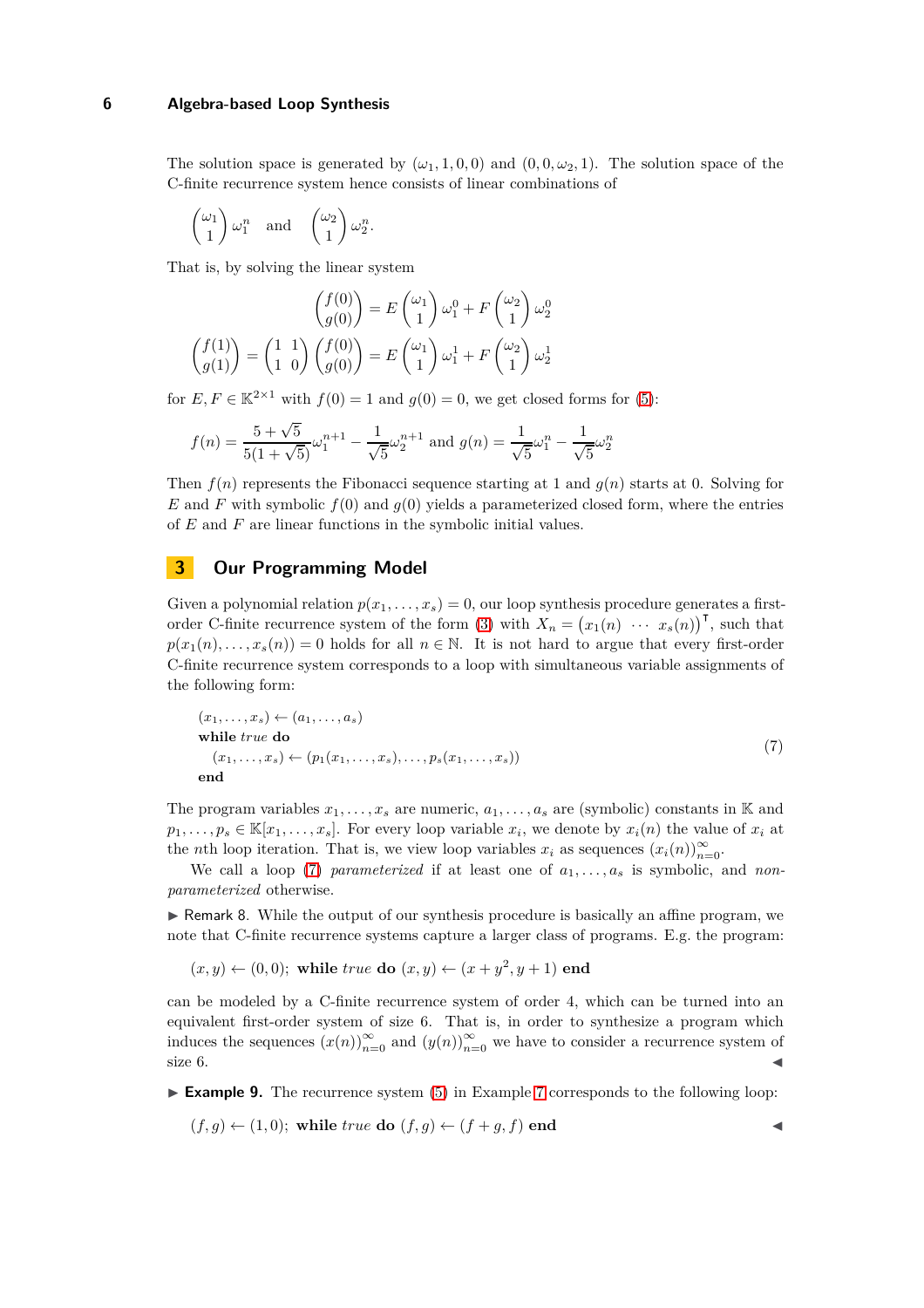<span id="page-6-2"></span>

**Figure 2** Overview of the PCP describing loop synthesis

**Algebraic relations and loop invariants.** Let p be a polynomial in  $\mathbb{K}[z_1, \ldots, z_s]$  and let  $(x_1(n))_{n=0}^{\infty}, \ldots, (x_s(n))_{n=0}^{\infty}$  be number sequences. We call *p* an *algebraic relation* for the given sequences if  $p(x_1(n), \ldots, x_s(n)) = 0$  for all  $n \in \mathbb{N}$ . Moreover, *p* is an algebraic relation for a system of recurrences if it is an algebraic relation for the corresponding sequences. It is immediate that for every algebraic relation  $p$  of a recurrence system,  $p = 0$  is a *loop invariant* for the corresponding loop  $(7)$ ; that is,  $p = 0$  holds before and after every loop iteration.

# <span id="page-6-0"></span>**4 Algebra-based Loop Synthesis**

We now present our approach for synthesizing loops satisfying a given polynomial property (invariant). We transform the loop synthesis problem into a PCP as described in Section [4.1.](#page-6-1) In Section [4.2,](#page-7-0) we introduce the clause sets of our PCP which precisely describe the solutions for the synthesis of loops, in particular to non-parameterized loops. We extend this approach in Section [4.3](#page-11-0) to parameterized loops.

# <span id="page-6-1"></span>**4.1 Setting and Overview of Our Method**

Given a constraint  $p = 0$  with  $p \in \mathbb{K}[x_1, \ldots, x_s, y_1, \ldots, y_s]$ , we aim to synthesize a system of C-finite recurrences such that *p* is an algebraic relation thereof. Intuitively, the values of loop variables  $x_1, \ldots, x_s$  are described by the number sequences  $x_1(n), \ldots, x_s(n)$  for arbitrary *n*, and  $y_1, \ldots, y_s$  correspond to the initial values  $x_1(0), \ldots, x_s(0)$ . That is, we have a polynomial relation  $p$  among loop variables  $x_i$  and their initial values  $y_i$ , for which we synthesize a loop [\(7\)](#page-5-0) such that  $p = 0$  is a loop invariant of loop (7).

 $\triangleright$  Remark 10. Our approach is not limited to invariants describing the relationship between program variables among a single loop iteration. Instead, it naturally extends to relations among different loop iterations. For instance, by considering the relation in equation [\(1\)](#page-2-0), we synthesize a loop computing the Fibonacci sequence.

The key step in our work comes with precisely capturing the solution space for our loop synthesis problem as a PCP. Our PCP is divided into the clause sets  $\mathcal{C}_{\text{roots}}$ ,  $\mathcal{C}_{\text{coeff}}$ ,  $\mathcal{C}_{\text{init}}$  and  $C_{\mathsf{alg}}$ , as illustrated in Figure [2](#page-6-2) and explained next. Our PCP implicitly describes a firstorder C-finite recurrence system and its corresponding closed form system. The one-to-one correspondence between these two systems is captured by the clause sets  $\mathcal{C}_{\text{roots}}$ ,  $\mathcal{C}_{\text{coeff}}$  and  $C<sub>init</sub>$ . Intuitively, these constraints mimic the procedure for computing the closed form of a recurrence system (see [\[15\]](#page-17-8)). The clause set  $C_{\text{alg}}$  interacts between the closed form system and the polynomial constraint  $p = 0$ , and ensures that p is an algebraic relation of the system. Furthermore, the recurrence system is represented by the matrix *B* and the vector *A* of initial values where both consist of symbolic entries. Then a solution of our PCP – which assigns values to those symbolic entries – yields a desired synthesized loop.

In what follows we only consider a unit constraint  $p = 0$  as input to our loop synthesis procedure. However, our approach naturally extends to conjunctions of polynomial equality constraints.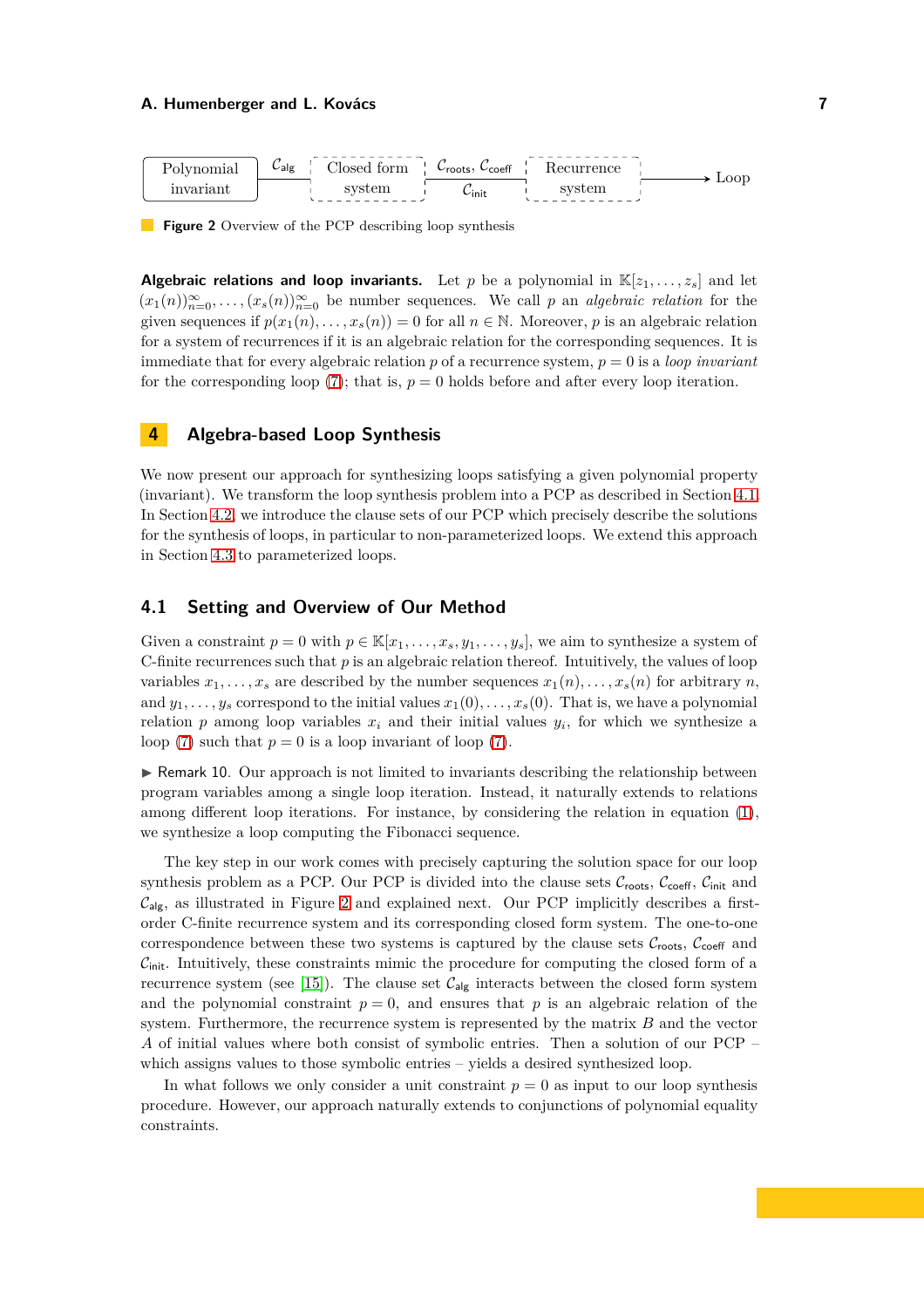# <span id="page-7-0"></span>**4.2 Synthesizing Non-Parameterized Loops**

We now present our work for synthesizing loops, in particular non-parameterized loops [\(7\)](#page-5-0). That is, we aim at computing concrete initial values for all program variables. Our implicit representation of the recurrence system is thus of the form

<span id="page-7-1"></span>
$$
X_{n+1} = BX_n \qquad X_0 = A \tag{8}
$$

where  $B \in \mathbb{K}^{s \times s}$  is invertible and  $A \in \mathbb{K}^{s \times 1}$ , both containing symbolic entries.

As described in Section [2.2,](#page-3-0) the closed form of [\(8\)](#page-7-1) is determined by the eigenvalues  $\omega_i$  of *B* which we thus need to synthesize. Note that *B* may contain both symbolic and concrete values. Let us denote the symbolic entries of  $B$  by  $\boldsymbol{b}$ . Since  $\mathbb K$  is algebraically closed we know that *B* has *s* (not necessarily distinct) eigenvalues. We therefore fix a set of distinct symbolic eigenvalues  $\omega_1, \ldots, \omega_t$  together with their multiplicities  $m_1, \ldots, m_t$  with  $m_i > 0$ for  $i = 1, \ldots, t$  such that  $\sum_{i=1}^{t} m_i = s$ . We call  $m_1, \ldots, m_t$  an *integer partition* of *s*. We next define the clause sets of our PCP.

**Root constraints**  $C_{\text{roots}}$ . The clause set  $C_{\text{roots}}$  imposes that *B* is invertible and ensures that  $\omega_1, \ldots, \omega_t$  are distinct symbolic eigenvalues with multiplicities  $m_1, \ldots, m_t$ . Note that *B* is invertible if and only if all eigenvalues  $\omega_i$  are non-zero. Furthermore, since K is algebraically closed, every polynomial  $f(z)$  can be written as the product of linear factors of the form  $z - \omega$ , with  $\omega \in \mathbb{K}$ , such that  $f(\omega) = 0$ . Therefore, the equation

$$
\chi_B(z)=(z-\omega_1)^{m_1}\cdots(z-\omega_t)^{m_t}
$$

holds for all  $z \in \mathbb{K}$ , where  $\chi_B(z) \in \mathbb{K}[\omega, \mathbf{b}, z]$ . Bringing everything to one side, we get

$$
q_0 + q_1 z + \dots + q_d z^d = 0,
$$

implying that the  $q_i \in \mathbb{K}[\omega, b]$  have to be zero. The clause set characterizing the eigenvalues  $\omega_i$  of *B* is then

$$
\mathcal{C}_{\text{roots}} = \{q_0 = 0, \ldots, q_d = 0\} \cup \bigcup_{\substack{i,j=1,\ldots,t \\ i \neq j}} \{\omega_i \neq \omega_j\} \cup \bigcup_{i=1,\ldots,t} \{\omega_i \neq 0\}.
$$

**Coefficient constraints**  $C_{\text{coeff}}$ . The fixed symbolic roots/eigenvalues  $\omega_1, \ldots, \omega_t$  with multiplicities  $m_1, \ldots, m_t$  induce the general closed form solution

<span id="page-7-2"></span>
$$
X_n = \sum_{i=1}^t \sum_{j=1}^{m_i} C_{ij} \omega_i^n n^{j-1}
$$
\n(9)

where the  $C_{ij} \in \mathbb{K}^{s \times 1}$  are column vectors containing symbolic entries. As stated in Sec-tion [2.2,](#page-3-0) not every choice of the  $C_{ij}$  gives rise to a valid solution. Instead,  $C_{ij}$  have to obey certain conditions which are determined by substituting into the original recurrence system of [\(8\)](#page-7-1):

$$
X_{n+1} = \sum_{i=1}^{t} \sum_{j=1}^{m_i} C_{ij} \omega_i^{n+1} (n+1)^{j-1} = \sum_{i=1}^{t} \sum_{j=1}^{m_i} \left( \sum_{k=j}^{m_i} {k-1 \choose j-1} C_{ik} \omega_i \right) \omega_i^{n} n^{j-1}
$$

$$
= B \left( \sum_{i=1}^{t} \sum_{j=1}^{m_i} C_{ij} \omega_i^{n} n^{j-1} \right) = BX_n
$$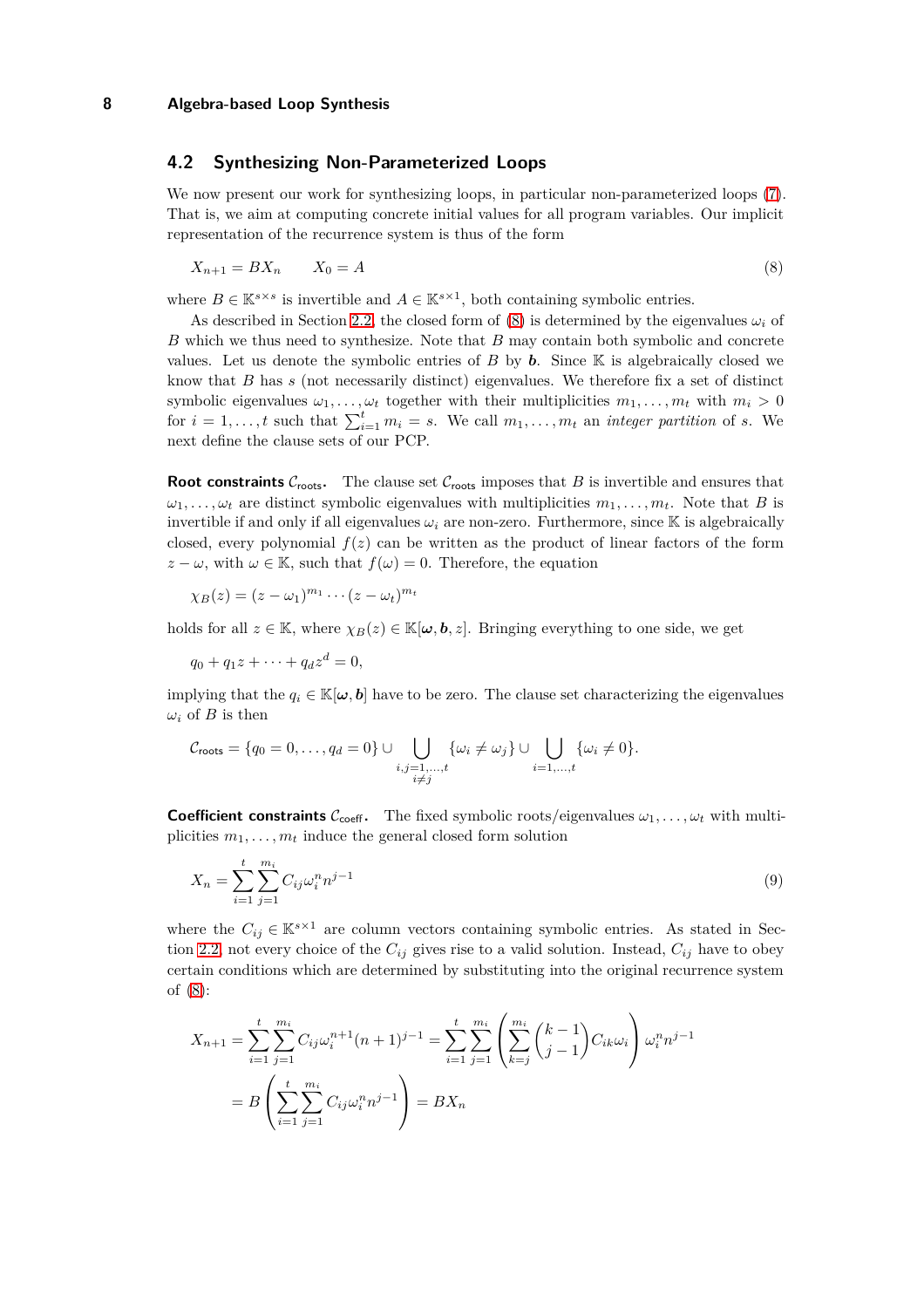Bringing everything to one side yields  $X_{n+1} - BX_n = 0$  and thus

<span id="page-8-0"></span>
$$
\sum_{i=1}^{t} \sum_{j=1}^{m_i} \underbrace{\left( \left( \sum_{k=j}^{m_i} {k-1 \choose j-1} C_{ik} \omega_i \right) - BC_{ij} \right)}_{D_{ij}} \omega_i^n n^{j-1} = 0.
$$
\n(10)

Equation [\(10\)](#page-8-0) holds for all  $n \in \mathbb{N}$ . By Theorem [5](#page-3-1) we then have  $D_{ij} = 0$  for all *i*, *j* and define

$$
\mathcal{C}_{\text{coeff}} = \bigcup_{i=1}^{t} \bigcup_{j=1}^{m_i} \text{cstr}(D_{ij}).
$$

**Initial values constraints**  $C_{init}$ . The constraints  $C_{init}$  describe properties of initial values  $x_1(0), \ldots, x_s(0)$ . We enforce that [\(9\)](#page-7-2) equals  $B<sup>n</sup>X_0$ , for  $n = 0, \ldots, d-1$ , where *d* is the degree of the characteristic polynomial  $\chi_B$  of *B*, by

$$
C_{\text{init}} = \text{cstr}(M_0) \cup \cdots \cup \text{cstr}(M_{d-1})
$$

where  $M_i = X_i - B^i X_0$ , with  $X_0$  as in [\(8\)](#page-7-1) and  $X_i$  being the right-hand side of [\(9\)](#page-7-2) where *n* is replaced by *i*.

**Algebraic relation constraints**  $C_{\text{alg}}$ . The constraints  $C_{\text{alg}}$  are defined to ensure that *p* is an algebraic relation among the  $x_i(n)$ . Using [\(9\)](#page-7-2), the closed forms of the  $x_i(n)$  are expressed as

$$
x_i(n) = p_{i,1}\omega_1^n + \cdots + p_{i,t}\omega_t^n
$$

where the  $p_{i,j}$  are polynomials in  $\mathbb{K}[n,c]$ . By substituting the closed forms and the initial values into the polynomial *p*, we get

<span id="page-8-3"></span><span id="page-8-1"></span>
$$
p' = p(x_1(n), \dots, x_s(n), x_1(0), \dots, x_s(0)) = q_0 + nq_1 + n^2q_2 + \dots + n^kq_k
$$
\n(11)

where the  $q_i$  are of the form

$$
w_{i,1}^n u_{i,1} + \dots + w_{i,\ell}^n u_{i,\ell} \tag{12}
$$

<span id="page-8-2"></span>with  $u_{i,1}, \ldots, u_{i,\ell} \in \mathbb{K}[a, c]$  and  $w_{i,1}, \ldots, w_{i,\ell}$  being monomials in  $\mathbb{K}[\omega]$ .

▶ **Proposition 11.** Let *p* be of the form [\(11\)](#page-8-1). Then  $(p(n))_{n=0}^{\infty} = 0$  if and only if  $(q_i(n))_{n=0}^{\infty} = 0$ *for*  $i = 0, \ldots, k$ *.* 

**Proof.** One direction is obvious and for the other assume  $p(n) = 0$ . By rearranging p we get  $p_1(n)w_1^n + \cdots + p_\ell(n)w_\ell^n$ . Let  $\tilde{\omega}_1, \ldots, \tilde{\omega}_t \in \mathbb{K}$  be such that  $\tilde{p} = p_1(n)\tilde{w}_1^n + \cdots + p_\ell(n)\tilde{w}_\ell^n = 0$ with  $\tilde{w}_i = w_i(\tilde{\omega})$ . Note that the  $\tilde{w}_i$  are not necessarily distinct. However, consider  $v_1, \ldots, v_r$ to be the pairwise distinct elements of the  $\tilde{w}_i$ . Then we can write  $\tilde{p}$  as  $\sum_{i=1}^r v_i^n(p_{i,0} +$  $np_{i,1} + \cdots + n^k p_{i,k}$ ). By Theorems [4](#page-3-2) and [5](#page-3-1) we get that the  $p_{i,j}$  have to be 0. Therefore, also  $v_i^n p_{i,j} = 0$  for all  $i, j$ . Then, for each  $j = 0, ..., k$ , we have  $v_1^n p_{1,j} + \cdots + v_r^n p_{1,j} = 0 = q_j$ .

<span id="page-8-4"></span>As *p* is an algebraic relation, we have that *p*' should be 0 for all  $n \in \mathbb{N}$ . Proposition [11](#page-8-2) then implies that the  $q_i$  have to be 0 for all  $n \in \mathbb{N}$ .

▶ **Lemma 12.** *Let q be of the form* [\(12\)](#page-8-3)*. Then*  $q = 0$  *for all*  $n \in \mathbb{N}$  *if and only if*  $q = 0$  *for*  $n \in \{0, \ldots, \ell-1\}.$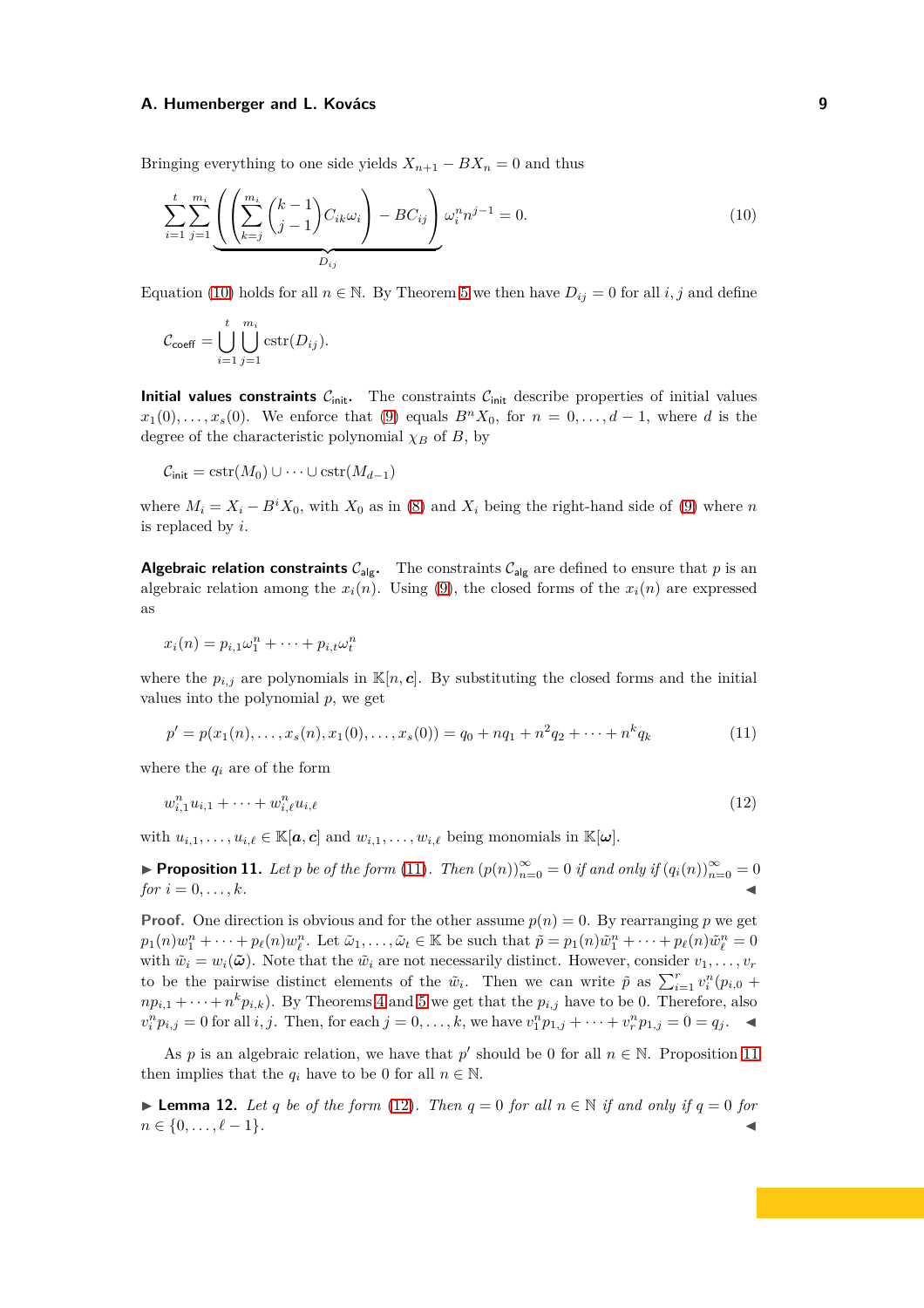**Proof.** The proof follows from Theorem [6](#page-4-5) and from the fact that *q* satisfies a C-finite recurrence of order *l*. To be more precise, the  $u_{i,j}$  and  $w_{i,j}^n$  satisfy a first-order C-finite recurrence: as  $u_{i,j}$  is constant it satisfies a recurrence of the form  $x(n+1) = x(n)$ , and  $w_{i,j}^n$ satisfies  $x(n+1) = w_i x(n)$ . Then, by Theorem [3](#page-3-3) we get that  $w_{i,j}^n u_{i,j}$  is C-finite of order at most 1, and  $q$  is C-finite of order at most  $\ell$ .

Even though the  $q_i$  contain exponential terms in  $n$ , it follows from Lemma [12](#page-8-4) that the solutions for the  $q_i$  being 0 for all  $n \in \mathbb{N}$  can be described as a finite set of polynomial equality constraints: Let  $Q_i^j$  denote the polynomial constraint  $w_{i,1}^j u_{i,1} + \cdots + w_{i,\ell}^j u_{i,\ell} = 0$ for  $q_i$  of the form [\(12\)](#page-8-3), and let  $\mathcal{C}_i = \{Q_i^0, \ldots, Q_i^{\ell-1}\}\$  be the associated clause set. Then the clause set ensuring that *p* is indeed an algebraic relation is given by

 $\mathcal{C}_{\mathsf{alg}} = \mathcal{C}_0 \cup \cdots \cup \mathcal{C}_k.$ 

External Remark 13. Observe that Theorem [6](#page-4-5) can be applied to  $(11)$  directly, as  $p'$  satisfies a Cfinite recurrence. Then by the closure properties of C-finite recurrences, the upper bound on the order of the recurrence which  $p'$  satisfies is given by  $r = \sum_{i=0}^{k} 2^{i} \ell$ . That is, by Theorem [6,](#page-4-5) we would need to consider  $p'$  with  $n = 0, \ldots, r - 1$ , which yields a non-linear system with a degree of at least  $r-1$ . Note that  $r$  depends on  $2^i$ , which stems from the fact that  $(n)_{n=0}^{\infty}$  satisfies a recurrence of order 2, and  $n^{i}$  satisfies therefore a recurrence of order at most 2*<sup>i</sup>* . Thankfully, Proposition [11](#page-8-2) allows us to only consider the coefficients of the *n i* and therefore lower the size of our constraints.  $\blacksquare$ 

Having defined the clause sets  $C_{\text{roots}}$ ,  $C_{\text{coeff}}$ ,  $C_{\text{init}}$  and  $C_{\text{alg}}$ , we define our PCP as the union of these four clause sets. Note that the matrix  $B$ , the vector  $A$ , the polynomial  $p$  and the multiplicities of the symbolic roots  $m = m_1, \ldots, m_t$  uniquely define the clauses discussed above. We hence define our PCP to be the clause set  $\mathcal{C}_{AB}^p(\boldsymbol{m})$  as follows:

$$
\mathcal{C}_{AB}^p(\boldsymbol{m}) = \mathcal{C}_{\text{roots}} \cup \mathcal{C}_{\text{init}} \cup \mathcal{C}_{\text{coeff}} \cup \mathcal{C}_{\text{alg}}
$$
\n(13)

Recall that *a* and *b* are the symbolic entries in the matrices *A* and *B* in [\(8\)](#page-7-1), *c* are the symbolic entries in the  $C_{ij}$  in [\(9\)](#page-7-2), and  $\omega$  are the symbolic eigenvalues of *B*. We then have  $\mathcal{C}_{\text{roots}} \subset \mathbb{K}[\omega, b], \ \mathcal{C}_{\text{coeff}} \subset \mathbb{K}[\omega, b, c], \ \mathcal{C}_{\text{init}} \subset \mathbb{K}[a, b, c]$  and  $\mathcal{C}_{\text{coeff}} \subset \mathbb{K}[\omega, c]$ . Hence  $\mathcal{C}_{AB}^{p}(\bm{m})\sqsubset\mathbb{K}[\bm{\omega},\bm{a},\bm{b},\bm{c}].$ 

It is not difficult to see that the constraints in  $C_{\text{alg}}$  determine the size of our PCP. As such, the degree and the number of terms in the invariant have a direct impact on the size and the maximum degree of the polynomials in our PCP. Which might not be obvious is that the number of distinct symbolic roots influences the size and the maximum degree of our PCP. The more distinct roots are considered the higher is the number of terms in [\(12\)](#page-8-3), and therefore more instances of [\(12\)](#page-8-3) have to be added to our PCP.

<span id="page-9-0"></span>Let  $p \in \mathbb{K}[x_1,\ldots,x_s,y_1,\ldots,y_s], B \in \mathbb{K}^{s \times s}$  and  $A \in \mathbb{K}^{s \times 1}$ , and let  $m_1,\ldots,m_t$  be an integer partition of  $deg_{\omega}(\chi_B(\omega))$ . We then get the following theorem:

**Fineorem 14.** The mapping  $\sigma$ : { $\omega$ ,  $a$ ,  $b$ ,  $c$ }  $\rightarrow$  K *is a solution of*  $C_{AB}^p(m)$  *if and only if*  $p(x, x_1(0), \ldots, x_s(0))$  *is an algebraic relation for*  $X_{n+1} = \sigma(B)X_n$  *with*  $X_0 = \sigma(A)$ *, and the eigenvalues of*  $\sigma(B)$  *are given by*  $\sigma(\omega_1), \ldots, \sigma(\omega_t)$  *with multiplicities*  $m_1, \ldots, m_t$ .

From Theorem [14,](#page-9-0) we then get Algorithm [1](#page-10-1) for synthesizing the C-finite recurrence representation of a non-parameterized loop [\(7\)](#page-5-0): the function IntPartitions(*s*) returns the set of all integer partitions of an integer  $s$ ; and  $Solve(\mathcal{C})$  returns whether the clause set  $\mathcal{C}$  is satisfiable and a model  $\sigma$  if so. We note that the growth of the number of integer partitions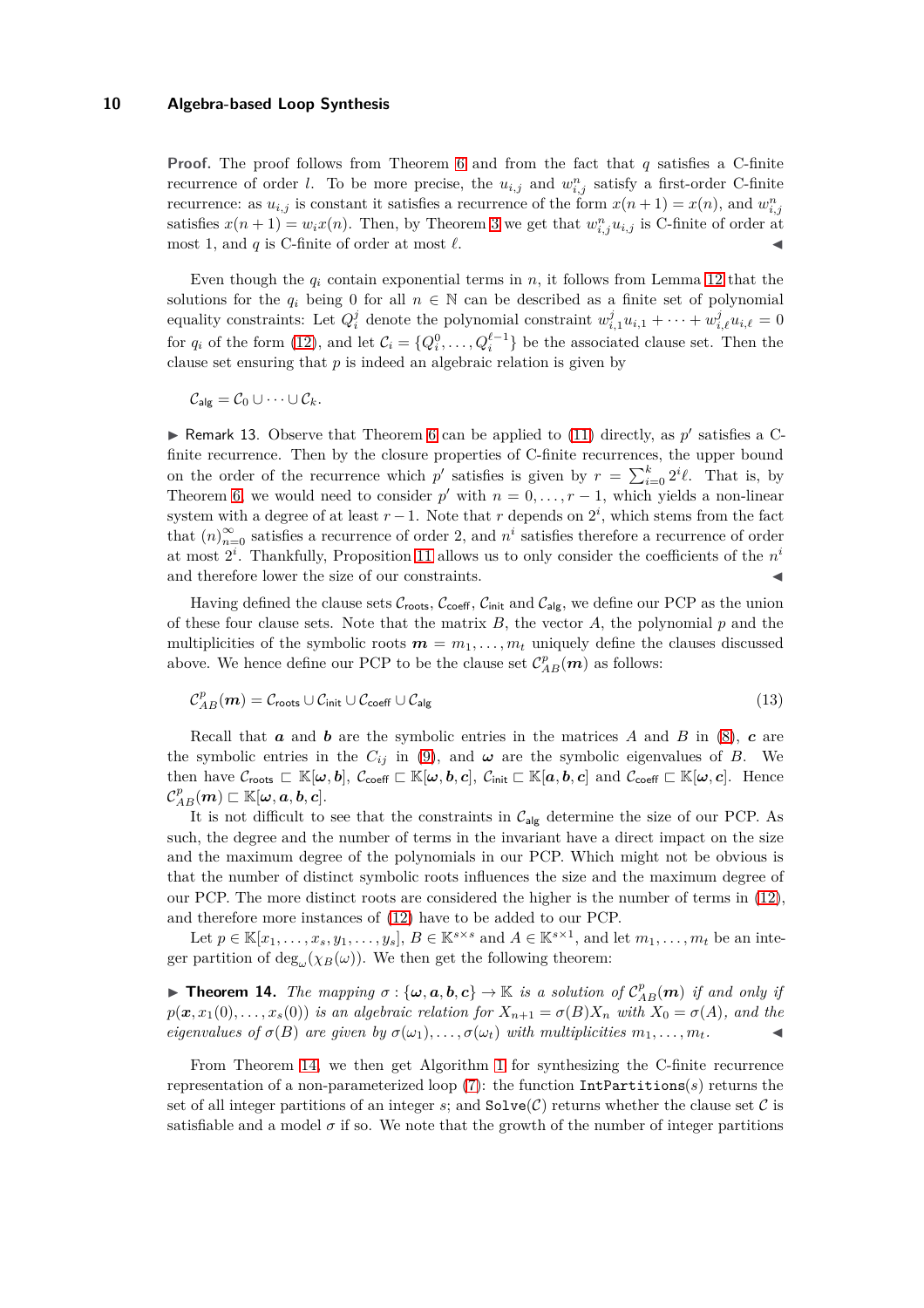**Input** : A polynomial  $p \in \mathbb{K}[x_1, \ldots, x_s, y_1, \ldots, y_s].$ **Output :** A vector  $A \in \mathbb{K}^{s \times 1}$  and a matrix  $B \in \mathbb{K}^{s \times s}$  s.t. *p* is an algebraic relation of  $X_{n+1} = BX_n$  and  $X_0 = A$ , if such *A* and *B* exist.  $A \leftarrow (a_i) \in \mathbb{K}^{s \times 1}$  // symbolic vector  $B \leftarrow (b_{ij}) \in \mathbb{K}^{s \times s}$  // symbolic matrix **for**  $m_1, \ldots, m_t \in \text{IntPartitions}(s)$  **do**  $\textsf{sat}, \sigma \gets \texttt{Solve}(\mathcal{C}_{AB}^p(m_1, \ldots, m_t))$ **if** sat then return  $\sigma(A)$ ,  $\sigma(B)$ **end**

<span id="page-10-1"></span>**Algorithm 1** Synthesis of a non-parameterized C-finite recurrence system

is subexponential, and so is the complexity Algorithm [1.](#page-10-1) A more precise complexity analysis of Algorithm [1](#page-10-1) is an interesting future work.

<span id="page-10-0"></span>Finally, based on Theorem [14](#page-9-0) and on the property that the number of integer partitions of a given integer is finite, we obtain the following result:

 $\blacktriangleright$  **Theorem [1](#page-10-1)5.** Algorithm 1 is sound, and complete w.r.t. recurrence systems of size s.  $\blacktriangleleft$ 

The completeness in Theorem [15](#page-10-0) is relative to systems of size *s* which is a consequence of the fact that we synthesize first-order recurrence systems. That is, there exists a recurrence system of order  $> 1$  and size *s* with an algebraic relation  $p \in K[x_1, \ldots, x_s]$ , but there exists no first-order system of size *s* where *p* is an algebraic relation.

The precise characterization of non-parameterized loops by non-parameterized C-finite recurrence systems implies soundness and completeness for non-parameterized loops from Theorem [15.](#page-10-0)

<span id="page-10-4"></span>► **Example [1](#page-10-1)6.** We showcase our procedure in Algorithm 1 by synthesizing a loop for the invariant  $x = 2y$ . That is, the polynomial constraint is given by  $p = x - 2y \in \mathbb{K}[x, y]$  and we want to find a recurrence system of the following form:

<span id="page-10-3"></span>
$$
\begin{pmatrix} x(n+1) \\ y(n+1) \end{pmatrix} = \begin{pmatrix} b_{11} & b_{12} \\ b_{21} & b_{22} \end{pmatrix} \begin{pmatrix} x(n) \\ y(n) \end{pmatrix} \qquad \qquad \begin{pmatrix} x(0) \\ y(0) \end{pmatrix} = \begin{pmatrix} a_1 \\ a_2 \end{pmatrix} \tag{14}
$$

The characteristic polynomial of *B* is then given by  $\chi_B(\omega) = \omega^2 - b_{11}\omega - b_{22}\omega - b_{12}b_{21} + b_{11}b_{22}$ where its roots define the closed form system. Since we cannot determine the actual roots of  $\chi_B(\omega)$  we have to fix a set of symbolic roots. The characteristic polynomial has two – not necessarily distinct – roots: Either  $\chi_B(\omega)$  has two distinct roots  $\omega_1, \omega_2$  with multiplicities  $m_1 = m_2 = 1$ , or a single root  $\omega_1$  with multiplicity  $m_1 = 2$ . Let us consider the latter case. The first clause set we define is  $C_{\text{roots}}$  for ensuring that *B* is invertible (i.e.  $\omega_1$  is nonzero), and that  $\omega_1$  is indeed a root of the characteristic polynomial with multiplicity 2. That is,  $\chi_B(\omega) = (\omega - \omega_1)^2$  has to hold for all  $\omega \in \mathbb{K}$ , and bringing everything to one side yields

$$
(b_{11} + b_{22} - 2\omega_1)\omega + b_{12}b_{21} - b_{11}b_{22} + \omega_1^2 = 0.
$$

We then get the following clause set:

<span id="page-10-2"></span>
$$
\mathcal{C}_{\text{roots}} = \{b_{11} + b_{22} - 2\omega_1 = 0, b_{12}b_{21} - b_{11}b_{22} + \omega_1^2 = 0, \omega_1 \neq 0\}
$$

As we fixed the symbolic roots, the general closed form system is of the form

$$
\begin{pmatrix} x(n) \\ y(n) \end{pmatrix} = \begin{pmatrix} c_1 \\ c_2 \end{pmatrix} \omega_1^n + \begin{pmatrix} d_1 \\ d_2 \end{pmatrix} \omega_1^n n \tag{15}
$$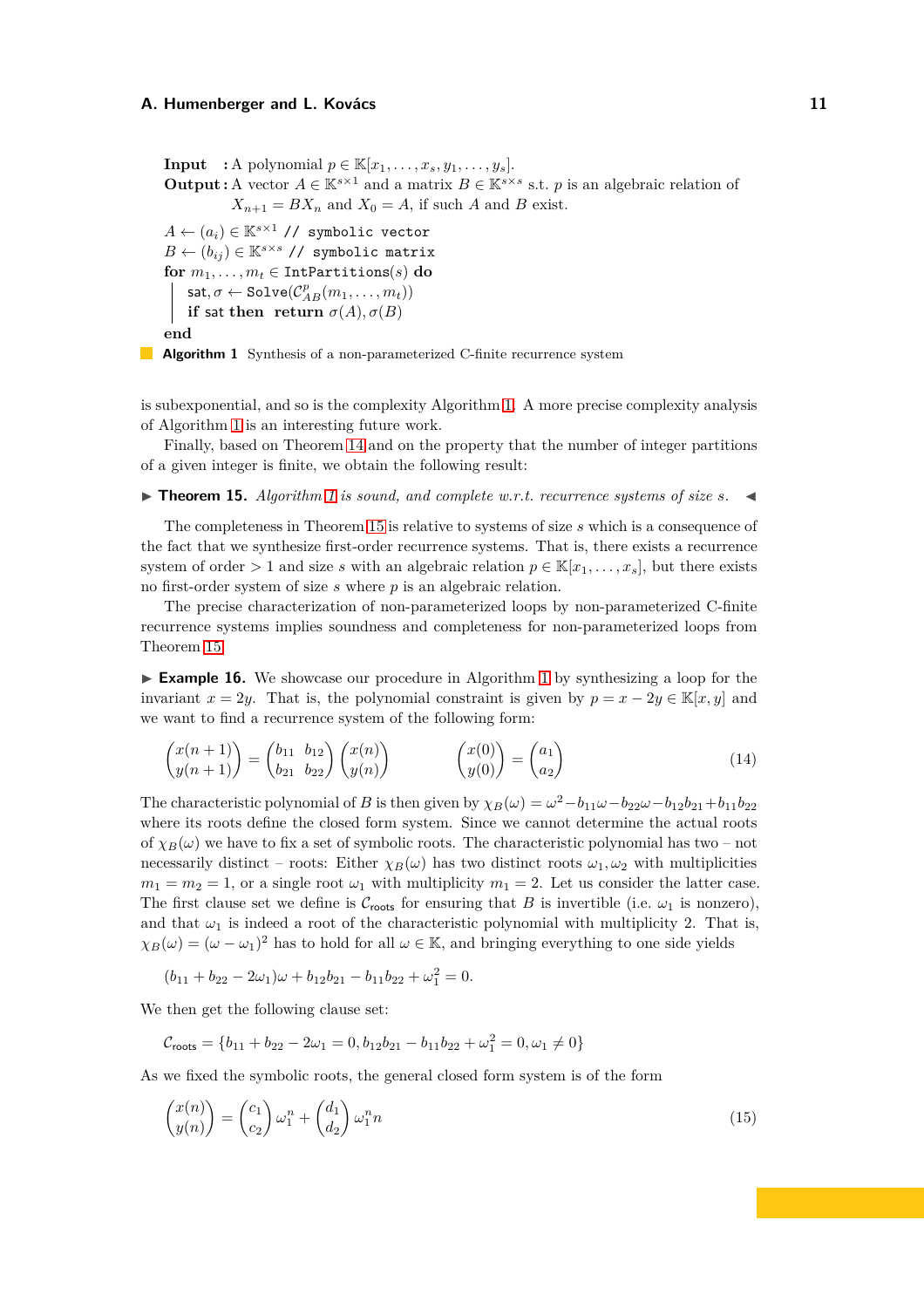By substituting into the recurrence system we get:

$$
\begin{pmatrix} c_1 \\ c_2 \end{pmatrix} \omega_1^{n+1} + \begin{pmatrix} d_1 \\ d_2 \end{pmatrix} \omega_1^{n+1} (n+1) = \begin{pmatrix} b_{11} & b_{12} \\ b_{21} & b_{22} \end{pmatrix} \left( \begin{pmatrix} c_1 \\ c_2 \end{pmatrix} \omega_1^{n} + \begin{pmatrix} d_1 \\ d_2 \end{pmatrix} \omega_1^{n} n \right)
$$

By further simplifications and re-ordering of terms we then obtain:

$$
0 = \begin{pmatrix} c_1\omega_1 + d_1\omega_1 - b_{11}c_1 - b_{12}c_2 \\ c_2\omega_1 + d_2\omega_1 - b_{21}c_1 - b_{22}c_2 \end{pmatrix} \omega_1^n + \begin{pmatrix} d_1\omega_1 - b_{11}d_1 - b_{12}d_2 \\ d_2\omega_1 - b_{21}d_1 - b_{22}d_2 \end{pmatrix} \omega_1^n n
$$

Since this equation has to hold for  $n \in \mathbb{N}$  we get the following clause set:

$$
\mathcal{C}_{\text{coeff}} = \{c_1\omega_1 + d_1\omega_1 - b_{11}c_1 - b_{12}c_2 = 0, c_2\omega_1 + d_2\omega_1 - b_{21}c_1 - b_{22}c_2 = 0, \nd_1\omega_1 - b_{11}d_1 - b_{12}d_2 = 0, d_2\omega_1 - b_{21}d_1 - b_{22}d_2 = 0\}
$$

For defining the relationship between the closed forms and the initial values, we set [\(15\)](#page-10-2) with  $n = i$  to be equal to the *i*<sup>th</sup> unrolling of [\(14\)](#page-10-3) for  $i = 0, 1$ :

$$
\begin{pmatrix} c_1 \ c_2 \end{pmatrix} = \begin{pmatrix} a_1 \ a_2 \end{pmatrix} \qquad \begin{pmatrix} c_1 \ c_2 \end{pmatrix} \omega_1 + \begin{pmatrix} d_1 \ d_2 \end{pmatrix} \omega_1 = \begin{pmatrix} b_{11} & b_{12} \ b_{21} & b_{22} \end{pmatrix} \begin{pmatrix} a_1 \ a_2 \end{pmatrix}
$$

The resulting constraints for defining the initial values are then given by

$$
\mathcal{C}_{\text{init}} = \{c_1 - a_1 = 0, c_1\omega_1 + d_1\omega_1 - b_{11}a_1 - b_{12}a_2 = 0, c_2 - a_2 = 0, c_2\omega_1 + d_2\omega_1 - b_{21}a_1 - b_{22}a_2 = 0\}.
$$

Eventually, we want to restrict the solutions such that  $x - 2y = 0$  is an algebraic relation for our recurrence system. That is, by substituting the closed forms into  $x(n) - 2y(n) = 0$ we get

$$
0 = x(n) - 2y(n) = c_1\omega_1^n + d_1\omega_1^n n - 2(c_2\omega_1^n + d_2\omega_1^n n) = \underbrace{(c_1 - 2c_2)\omega_1^n}_{q_0} + \underbrace{((d_1 - 2d_2)\omega_1^n)}_{q_1}n
$$

where  $q_0$  and  $q_1$  have to be 0 since the above equation has to hold for all  $n \in \mathbb{N}$ . Then, by applying Lemma [12](#page-8-4) to  $q_0$  and  $q_1$ , we get the following clauses:

$$
\mathcal{C}_{\text{alg}} = \{c_1 - 2c_2 = 0, d_1 - 2d_2 = 0\}
$$

Our PCP is then the union of  $C_{\text{roots}}$ ,  $C_{\text{coeff}}$ ,  $C_{\text{init}}$  and  $C_{\text{alg}}$ . Two possible solutions for our PCP, and therefore of the synthesis problem, are given by the following loops:

$$
(x, y) \leftarrow (2, 1)
$$
  
while *true* do  $(x, y) \leftarrow (x + 2, y + 1)$  end  
while *true* do  $(x, y) \leftarrow (2x, 2y)$  end

Note that both loops above have mutually independent updates. Yet, the second one induces geometric sequences and requires handling exponentials of 2 *n* . ◭

#### <span id="page-11-0"></span>**4.3 Synthesizing Parameterized Loops**

<span id="page-11-1"></span>We now extend the loop synthesis approach from Section [4.2](#page-7-0) to an algorithmic approach synthesizing parameterized loops, that is, loops which satisfy a loop invariant for arbitrary input values. Let us first consider the following example motivating the synthesis problem of parameterized loops.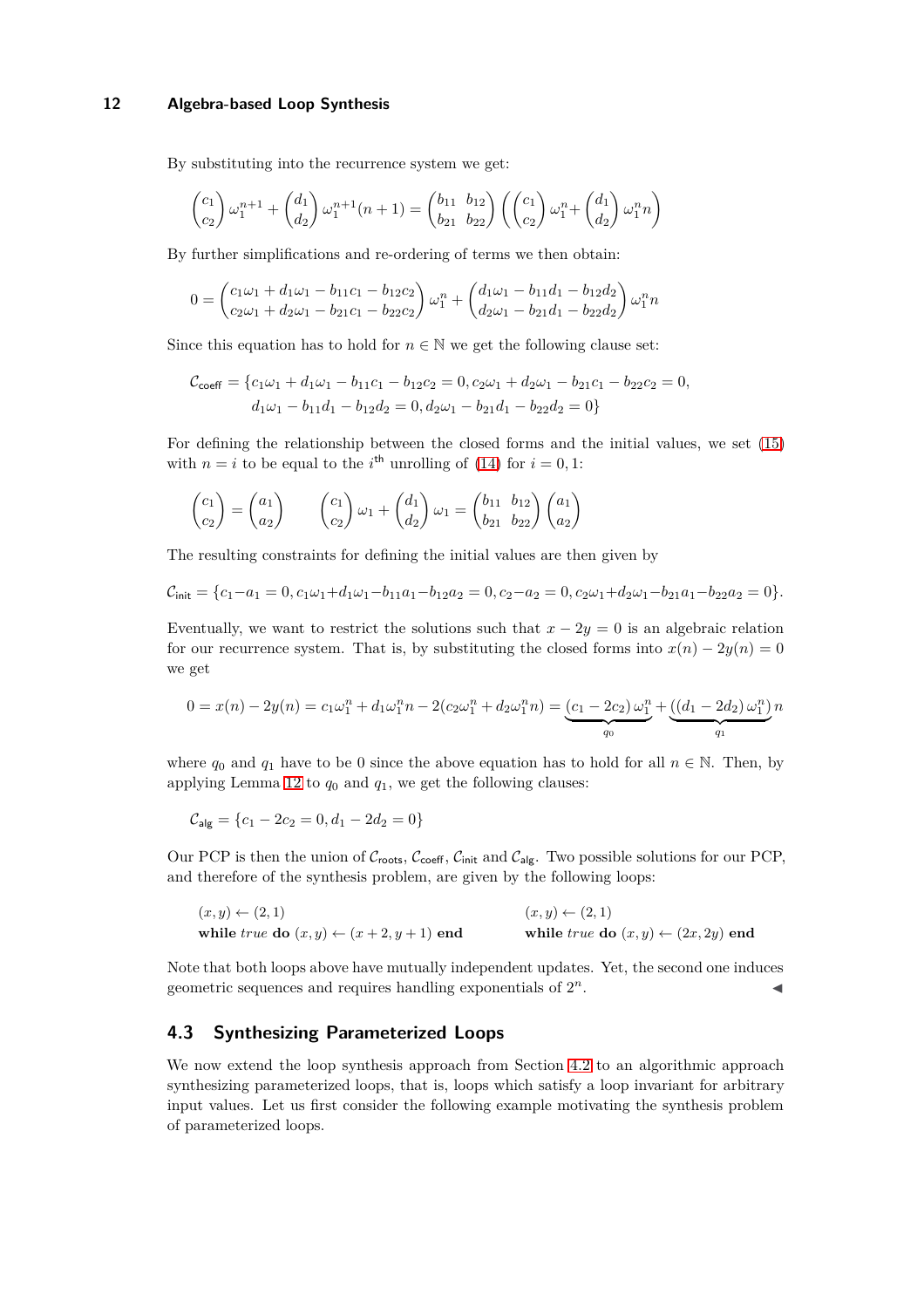► **Example 17.** We are interested to synthesize a loop implementing Euclidean division over  $x, y \in \mathbb{K}$ . Following the problem specification of  $[17]^2$  $[17]^2$ , a synthesized loop performing Euclidean division satisfies the polynomial invariant  $p = \bar{x} - \bar{y}q - r = 0$ , where  $\bar{x}$  and  $\bar{y}$ denote the initial values of  $x$  and  $y$  before the loop. It is clear, that the synthesized loop should be parameterized with respect to  $\bar{x}$  and  $\bar{y}$ . With this setting, input to our synthesis approach is the invariant  $p = \bar{x} - \bar{y}q - r = 0$ . A recurrence system performing Euclidean division and therefore satisfying the algebraic relation  $\bar{x}-\bar{y}q-r$  is then given by  $X_{n+1} = BX_n$ and  $X_0 = A$  with a corresponding closed form system  $X_n = A + C_n$  where:

$$
X_n = \begin{pmatrix} x(n) \\ r(n) \\ q(n) \\ y(n) \\ t(n) \end{pmatrix} \quad A = \begin{pmatrix} \bar{x} \\ \bar{x} \\ 0 \\ \bar{y} \\ 1 \end{pmatrix} \quad B = \begin{pmatrix} 1 & 0 & 0 & 0 & 0 \\ 0 & 1 & 0 & -1 & 0 \\ 0 & 0 & 1 & 0 & 1 \\ 0 & 0 & 0 & 1 & 0 \\ 0 & 0 & 0 & 0 & 1 \end{pmatrix} \quad C = \begin{pmatrix} 0 \\ -\bar{y} \\ 1 \\ 0 \\ 0 \end{pmatrix}
$$

Here, the auxiliary variable *t* plays the role of the constant 1, and *x* and *y* induce constant sequences. When compared to non-parameterized C-finite systems/loops, note that the coefficients in the above closed forms, as well as the initial values of variables, are functions in the parameters  $\bar{x}$  and  $\bar{y}$ .

Example [17](#page-11-1) illustrates that the parameterization has the effect that we have to consider parameterized closed forms and initial values. For non-parameterized loops we have that the coefficients in the closed forms are constants, whereas for parameterized systems we have that the coefficients are functions in the parameters – the symbolic initial values of the sequences. In fact, we have linear functions since the coefficients are obtained by solving a linear system (see Example [7\)](#page-4-4).

As already mentioned, the parameters are a subset of the symbolic initial values of the sequences. Therefore, let  $I = \{k_1, \ldots, k_r\}$  be a subset of the indices  $\{1, \ldots, s\}$ . We then define  $\bar{X} = (\bar{x}_{k_1} \cdots \bar{x}_{k_r} 1)^\mathsf{T}$  where  $\bar{x}_{k_1}, \ldots, \bar{x}_{k_r}$  denote the parameters. Then, instead of [\(8\)](#page-7-1), we get

<span id="page-12-1"></span>
$$
X_{n+1} = BX_n \qquad X_0 = A\bar{X} \tag{16}
$$

as the implicit representation of our recurrence system where the entries of  $A \in \mathbb{K}^{s \times r+1}$  are defined as

$$
a_{ij} = \begin{cases} 1 & i = k_j \\ a_{ij} \text{ symbolic} & i \notin I \\ 0 & \text{otherwise} \end{cases}
$$

and, as before, we have  $B \in \mathbb{K}^{s \times s}$ . Intuitively, the complex looking construction of *A* makes sure that we have  $x_i(0) = \bar{x}_i$  for  $i \in I$ .

► **Example 18.** For the vector  $X_0 = (x_1(0) \ x_2(0) \ x_3(0))^T$ , the set  $I = \{1,3\}$  and therefore  $\bar{X} = (\bar{x}_1 \ \bar{x}_3 \ 1)$ <sup>T</sup>, we get the following matrix:

$$
A = \begin{pmatrix} 1 & 0 & 0 \\ a_{21} & a_{22} & a_{23} \\ 0 & 1 & 0 \end{pmatrix}
$$

<span id="page-12-0"></span><sup>&</sup>lt;sup>2</sup> for  $x, y \in \mathbb{K}$  we want to compute  $q, r \in \mathbb{K}$  such that  $x = yq + r$  holds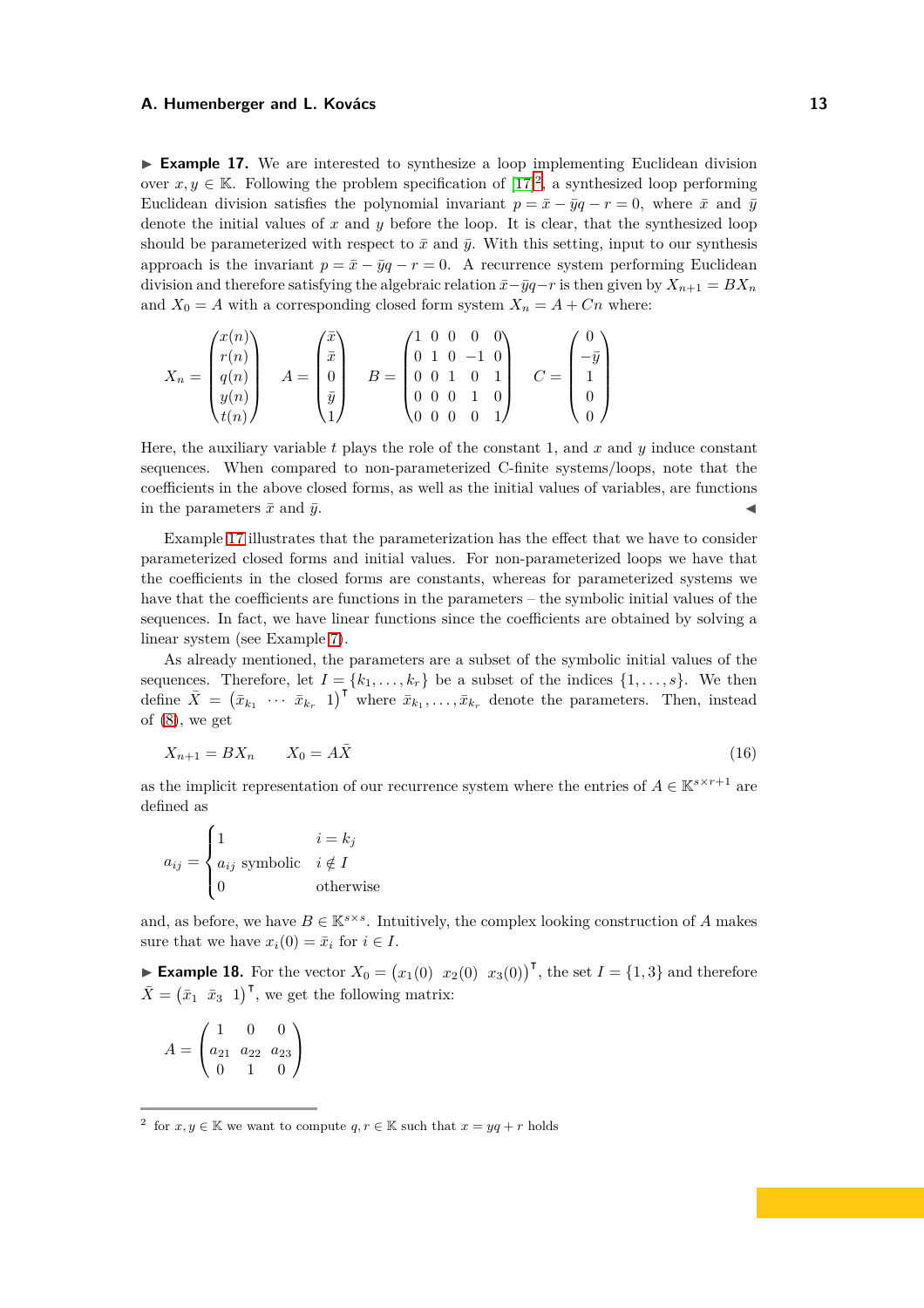Thus,  $x_1(0)$  and  $x_3(0)$  are set to  $\bar{x}_1$  and  $\bar{x}_3$  respectively, and  $x_2(0)$  is a linear function in  $\bar{x}_1$ and  $\bar{x}_3$ .

In addition to the change in the representation of the initial values, we also have a change in the closed forms. That is, instead of [\(9\)](#page-7-2) we get

$$
X_n = \sum_{i=1}^t \sum_{j=1}^{m_i} C_{ij} \bar{X} \omega_i^n n^{j-1}
$$

as the general form for the closed form system with  $C_{ij} \in \mathbb{K}^{s \times r+1}$ . Then  $C_{\text{roots}}$ ,  $C_{\text{init}}$ ,  $C_{\text{coeff}}$ and  $C_{\text{alg}}$  are defined analogously to Section [4.2,](#page-7-0) and similar to the non-parameterized case we define  $\mathcal{C}_{AB}^p(\bm{m}, \bar{\bm{x}})$  as the union of those clause sets. The polynomials in  $\mathcal{C}_{AB}^p(\bm{m}, \bar{\bm{x}})$  are then in  $\mathbb{K}[\omega, a, b, c, \bar{x}]$ . Then, for each  $\omega, a, b, c \in \mathbb{K}$  satisfying the clause set for all  $\bar{x} \in \mathbb{K}$  gives rise to the desired parameterized loop, that is, we have to solve an ∃∀ problem. However, since all constraints containing  $\bar{x}$  are polynomial equality constraints, we apply Theorem [1:](#page-3-4) Let  $p \in \mathbb{K}[\omega, a, b, c, \bar{x}]$  be a polynomial such that  $p = p_1 q_1 + \cdots + p_k q_k$  with  $p_i \in \mathbb{K}[\bar{x}]$  and *q*<sub>*i*</sub> monomials in  $\mathbb{K}[\omega, a, b, c]$ . Then, Theorem [1](#page-3-4) implies that the  $q_i$  have to be 0.

We therefore define the following operator split<sub> $x$ </sub>( $p$ ) for collecting the coefficients of all monomials in *x* in the polynomial *p*: Let *p* be of the form  $q_0 + q_1x + \cdots + q_kx^k$ , *P* a clause and let  $C$  be a clause set, then:

$$
\text{split}_{\mathbf{y},x}(p) = \begin{cases} \{q_0 = 0, \dots, q_k = 0\} & \text{if } \mathbf{y} \text{ is empty} \\ \text{split}_{\mathbf{y}}(q_0) \cup \dots \cup \text{split}_{\mathbf{y}}(q_k) & \text{otherwise} \end{cases}
$$
\n
$$
\text{split}_{\mathbf{y}}(P) = \begin{cases} \text{split}_{\mathbf{y}}(p) & \text{if } P \text{ is a unit clause } p = 0 \\ \{P\} & \text{otherwise} \end{cases}
$$
\n
$$
\text{split}_{\mathbf{y}}(C) = \bigcup_{P \in C} \text{split}_{\mathbf{y}}(P)
$$

We then have  $\text{split}_{\mathbf{\bar{z}}}(\mathcal{C}_{AB}^p(\boldsymbol{m},\bar{\boldsymbol{x}})) \subset \mathbb{K}[\boldsymbol{\omega},\boldsymbol{a},\boldsymbol{b},\boldsymbol{c}].$  Moreover, for  $p \in \mathbb{K}[x_1,\ldots,x_s,y_1,\ldots,y_s],$ matrices *A*,*B* and  $\overline{X}$  as in [\(16\)](#page-12-1), and an integer partition  $m_1, \ldots, m_t$  of  $\deg_{\omega}(\chi_B(\omega))$  we get the following theorem:

<span id="page-13-0"></span>**Theorem 19.** The map  $\sigma : {\{\omega, a, b, c\}} \to \mathbb{K}$  is a solution of  $\text{split}_{\mathbf{\bar{x}}}(\mathcal{C}_{AB}^p(\boldsymbol{m},\bar{\boldsymbol{x}}))$  if and only if  $p(\mathbf{x}, x_1(0), \ldots, x_s(0))$  is an algebraic relation for  $X_{n+1} = \sigma(B)X_n$  with  $X_0 = \sigma(A)\overline{X}$ , and  $\sigma(\omega_1), \ldots, \sigma(\omega_t)$  are the eigenvalues of  $\sigma(B)$  with multiplicities  $m_1, \ldots, m_t$ .

Theorem [19](#page-13-0) gives rise to an algorithm analogous to Algorithm [1.](#page-10-1) Furthermore, we get an analogous soundness and completeness result as in Theorem [15](#page-10-0) which implies soundness and completeness for parameterized loops.

► **Example 20.** We illustrate the construction of the constraint problem for Example [17.](#page-11-1) For reasons of brevity, we consider a simplified system where the variables *r* and *x* are merged. The new invariant is then  $\bar{r} = \bar{y}q + r$  and the parameters are given by  $\bar{r}$  and  $\bar{y}$ . That is, we consider a recurrence system of size 4 with sequences *y*, *q* and *r*, and *t* for the constant 1. As a consequence we have that the characteristic polynomial *B* is of degree 4, and we fix the symbolic root  $\omega_1$  with multiplicity 4. For simplicity, we only show how to construct the clause set  $\mathcal{C}_{\mathsf{a}|\sigma}$ .

With the symbolic roots fixed we get the following template for the closed form system: Let  $X_n = (r(n) \ q(n) \ y(n) \ t(n))^{\mathsf{T}}$  and  $V = (\bar{r} \ \bar{y} \ 1)^{\mathsf{T}}$ , and let  $C, D, E, F \in \mathbb{K}^{4 \times 3}$  be symbolic matrices. Then the closed form is given by

$$
X_n = (CV + DVn + EVn^2 + FVn^3) \omega_1^n
$$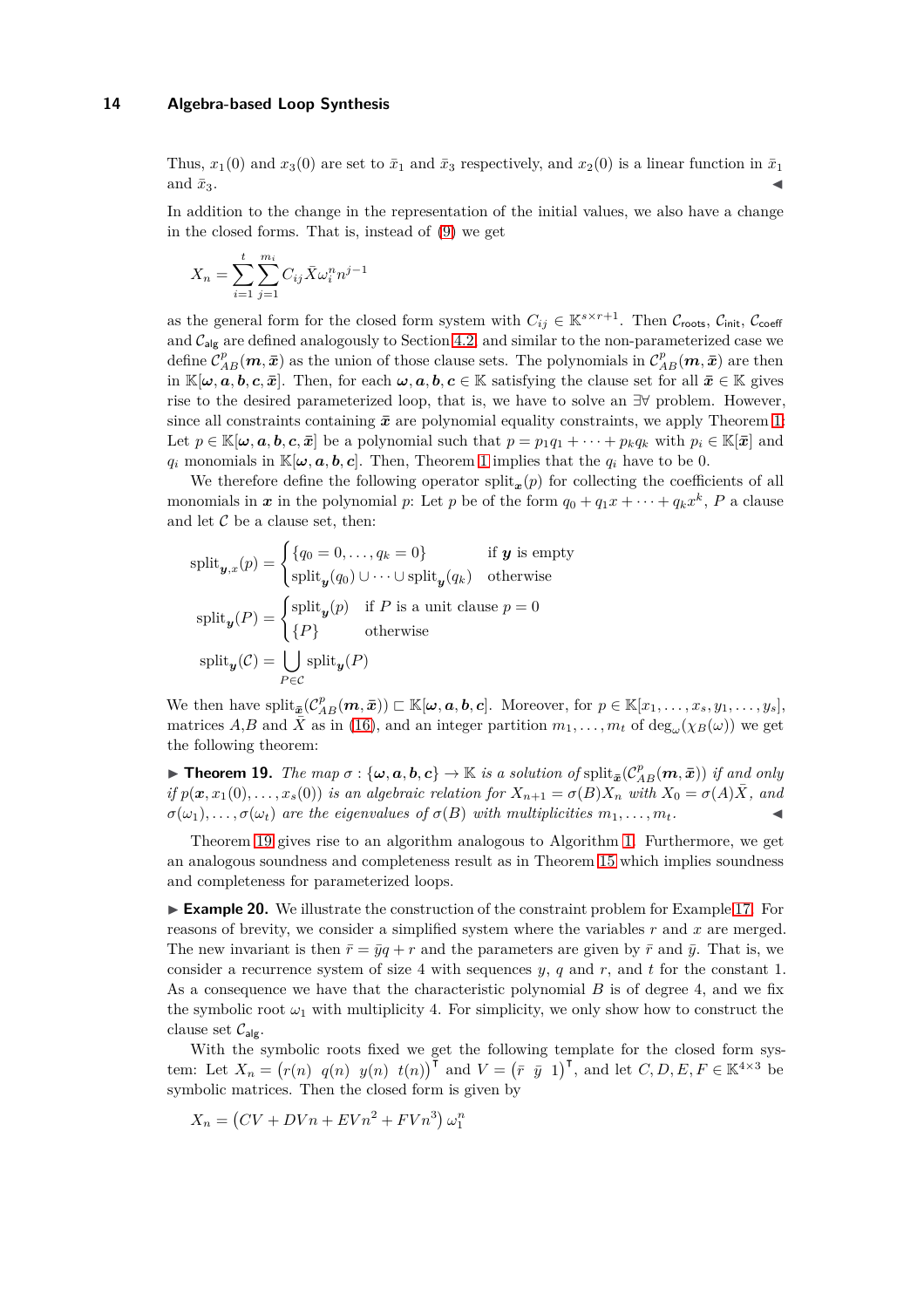and for the initial values we get

$$
X_0 = \begin{pmatrix} 1 & 0 & 0 \\ a_{21} & a_{22} & a_{23} \\ 0 & 1 & 0 \\ a_{41} & a_{42} & a_{43} \end{pmatrix} V.
$$

By substituting the closed forms into the invariant  $r(0) - y(0)q(n) - r(n) = 0$  and rearranging we get:

$$
0 = \bar{r} - (c_{21}\bar{r}\bar{y} - c_{22}\bar{y}^2 - c_{23}\bar{y} - c_{11}\bar{r} - c_{12}\bar{y} - c_{13}) \omega_1^n
$$
  
- 
$$
(d_{21}\bar{r}\bar{y} + d_{22}\bar{y}^2 + d_{23}\bar{y} - d_{11}\bar{r} - d_{12}\bar{y} - d_{13}) \omega_1^n n
$$
  
- 
$$
(e_{21}\bar{r}\bar{y} + e_{22}\bar{y}^2 + e_{23}\bar{y} - e_{11}\bar{r} - e_{12}\bar{y} - e_{13}) \omega_1^n n^2
$$
  
- 
$$
(f_{21}\bar{r}\bar{y} + f_{22}\bar{y}^2 + f_{23}\bar{y} - f_{11}\bar{r} - f_{12}\bar{y} - f_{13}) \omega_1^n n^3
$$

Since the above equation should hold for all  $n \in \mathbb{N}$  we get:

$$
(\bar{r}) 1^{n} - (c_{21}\bar{r}\bar{y} - c_{22}\bar{y}^{2} - c_{23}\bar{y} - c_{11}\bar{r} - c_{12}\bar{y} - c_{13}) \omega_{1}^{n} = 0
$$
  
\n
$$
(d_{21}\bar{r}\bar{y} + d_{22}\bar{y}^{2} + d_{23}\bar{y} - d_{11}\bar{r} - d_{12}\bar{y} - d_{13}) \omega_{1}^{n} = 0
$$
  
\n
$$
(e_{21}\bar{r}\bar{y} + e_{22}\bar{y}^{2} + e_{23}\bar{y} - e_{11}\bar{r} - e_{12}\bar{y} - e_{13}) \omega_{1}^{n} = 0
$$
  
\n
$$
(f_{21}\bar{r}\bar{y} + f_{22}\bar{y}^{2} + f_{23}\bar{y} - f_{11}\bar{r} - f_{12}\bar{y} - f_{13}) \omega_{1}^{n} = 0
$$

Then, by applying Lemma [12,](#page-8-4) we get:

$$
\bar{r} - (c_{21}\bar{r}\bar{y} - c_{22}\bar{y}^{2} - c_{23}\bar{y} - c_{11}\bar{r} - c_{12}\bar{y} - c_{13}) = 0
$$
  

$$
\bar{r} - (c_{21}\bar{r}\bar{y} - c_{22}\bar{y}^{2} - c_{23}\bar{y} - c_{11}\bar{r} - c_{12}\bar{y} - c_{13}) \omega_{1} = 0
$$
  

$$
d_{21}\bar{r}\bar{y} + d_{22}\bar{y}^{2} + d_{23}\bar{y} - d_{11}\bar{r} - d_{12}\bar{y} - d_{13} = 0
$$
  

$$
e_{21}\bar{r}\bar{y} + e_{22}\bar{y}^{2} + e_{23}\bar{y} - e_{11}\bar{r} - e_{12}\bar{y} - e_{13} = 0
$$
  

$$
f_{21}\bar{r}\bar{y} + f_{22}\bar{y}^{2} + f_{23}\bar{y} - f_{11}\bar{r} - f_{12}\bar{y} - f_{13} = 0
$$

Finally, by applying the operator split<sub> $\bar{y}, \bar{r}$ , we get the following constraints for  $C_{\mathsf{alg}}$ :</sub>

$$
c_{21} = 1 - c_{11} = c_{22} = c_{23} + c_{12} = c_{13} = 0
$$
  
\n
$$
\omega_1 c_{21} = 1 - \omega_1 c_{11} = \omega_1 c_{22} = \omega_1 (c_{23} + c_{12}) = \omega_1 c_{13} = 0
$$
  
\n
$$
d_{21} = d_{11} = d_{22} = d_{23} + d_{12} = d_{13} = 0
$$
  
\n
$$
e_{21} = e_{11} = e_{22} = e_{23} + e_{12} = e_{13} = 0
$$
  
\n
$$
f_{21} = f_{11} = f_{22} = f_{23} + f_{12} = f_{13} = 0
$$

◭

# **5** Implementation and Experiments

Our approach to algebra-based loop synthesis is implemented in the tool Absynth which is available at <https://github.com/ahumenberger/Absynth.jl>. Inputs to Absynth are conjunctions of polynomial equality constraints, representing a loop invariant. As a result, Absynth derives a program that is partially correct with respect to the given invariant.

Loop synthesis in Absynth is reduced to solving PCPs. These PCPs are expressed in the quantifier-free fragment of non-linear real arithmetic (QF\_NRA). We used Absynth in conjunction with the SMT solvers Yices [\[7\]](#page-16-2) and Z3 [\[6\]](#page-16-3) for solving the PCPs and therefore synthesizing loops. For instance, the loops depicted in Figures [1b](#page-1-0) and [1c,](#page-1-0) and in Example [16](#page-10-4) are synthesized automatically using Absynth.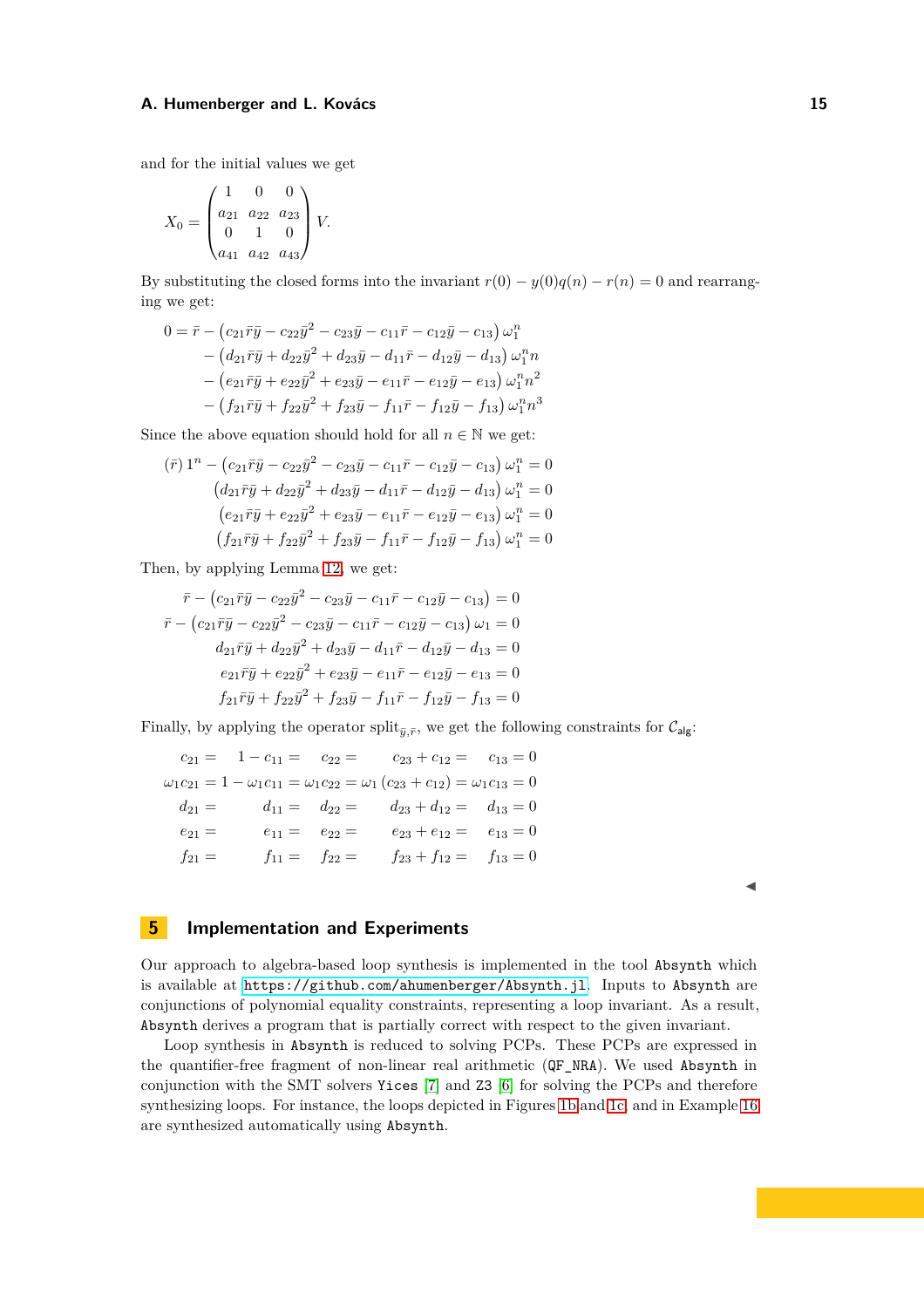<span id="page-15-0"></span>**Optimizing and Exploring the Search Space.** Absynth implements additional constraints to restrict the search space of solutions to loop synthesis. Namely, Absynth (i) avoids trivial loops/solutions and (ii) restricts the shape of *B* to be triangular or unitriangular. The latter allows Absynth to synthesize loops whose loop variables are not mutually dependent on each other. We note that such a pattern is a very common programming paradigm – all benchmarks from Table [1](#page-18-0) in Appendix [A.1](#page-18-1) satisfy such a pattern. Yet, as a consequence of restricting the shape of *B*, the order of the variables in the recurrence system matters. That is, we have to consider all possible variable permutations for ensuring completeness w.r.t. (uni)triangular matrices.

Absynth however supports an iterative approach for exploring the solution space. One can start with a small recurrence system and a triangular/unitriangular matrix *B*, and then stepwise increase the size/generality of the system. Our initial results from Table [1](#page-18-0) in Appendix [A.1](#page-18-1) demonstrate the practical use of our approach to loop synthesis: all examples could be solved in reasonable time.

# **6 Related Work**

**Synthesis.** To the best of our knowledge, existing synthesis approaches are restricted to linear invariants, see e.g. [\[24\]](#page-17-11), whereas our work supports loop synthesis from non-linear polynomial properties. In the setting of counterexample-guided synthesis – CEGIS [\[3,](#page-16-4) [23,](#page-17-12) [8,](#page-16-1) [20\]](#page-17-3), input-output examples satisfying a specification *S* are used to synthesize a candidate program *P* that is consistent with the given inputs. Correctness of the candidate program *P* with respect to *S* is then checked using verification approaches, in particular using SMTbased reasoning. If verification fails, a counterexample is generated as an input to *P* that violates *S*. This counterexample is then used in conjunction with the previous set of inputoutputs to revise synthesis and generate a new candidate program *P*. Unlike these methods, input specifications to our approach are relational (invariant) properties describing all, potentially infinite input-output examples of interest. Hence, we do not rely on interactive refinement of our input but work with a precise characterization of the set of input-output values of the program to be synthesized. Similarly to sketches [\[23,](#page-17-12) [20\]](#page-17-3), we consider loop templates restricting the search for solutions to synthesis. Yet, our templates support non-linear arithmetic (and hence multiplication), which is not yet the case in [\[20,](#page-17-3) [8\]](#page-16-1). We precisely characterize the set of all programs satisfying our input specification, and as such, our approach does not exploit learning to refine program candidates. On the other hand, our programming model is more restricted than [\[20,](#page-17-3) [8\]](#page-16-1) in various aspects: we only handle simple loops and only consider numeric data types and operations.

The programming by example approach of [\[9\]](#page-16-5) learns programs from input-output examples and relies on lightweight interaction to refine the specification of programs to be specified. The approach has further been extended in [\[14\]](#page-17-13) with machine learning, allowing to learn programs from just one (or even none) input-output example by using a simple supervised learning setup. Program synthesis from input-output examples is shown to be successful for recursive programs [\[1\]](#page-16-6), yet synthesizing loops and handling non-linear arithmetic is not yet supported by this line of research. Our work does not learn programs from observed input-output examples, but uses loop invariants to fully characterize the intended behavior of the program to be synthesized. Our technique precisely characterizes the solution space of loops to be synthesized by a system of algebraic recurrences, and hence we do not rely on statistical models supporting machine learning.

A related approach to our work is tackled in [\[5\]](#page-16-7), where a fixed-point implementation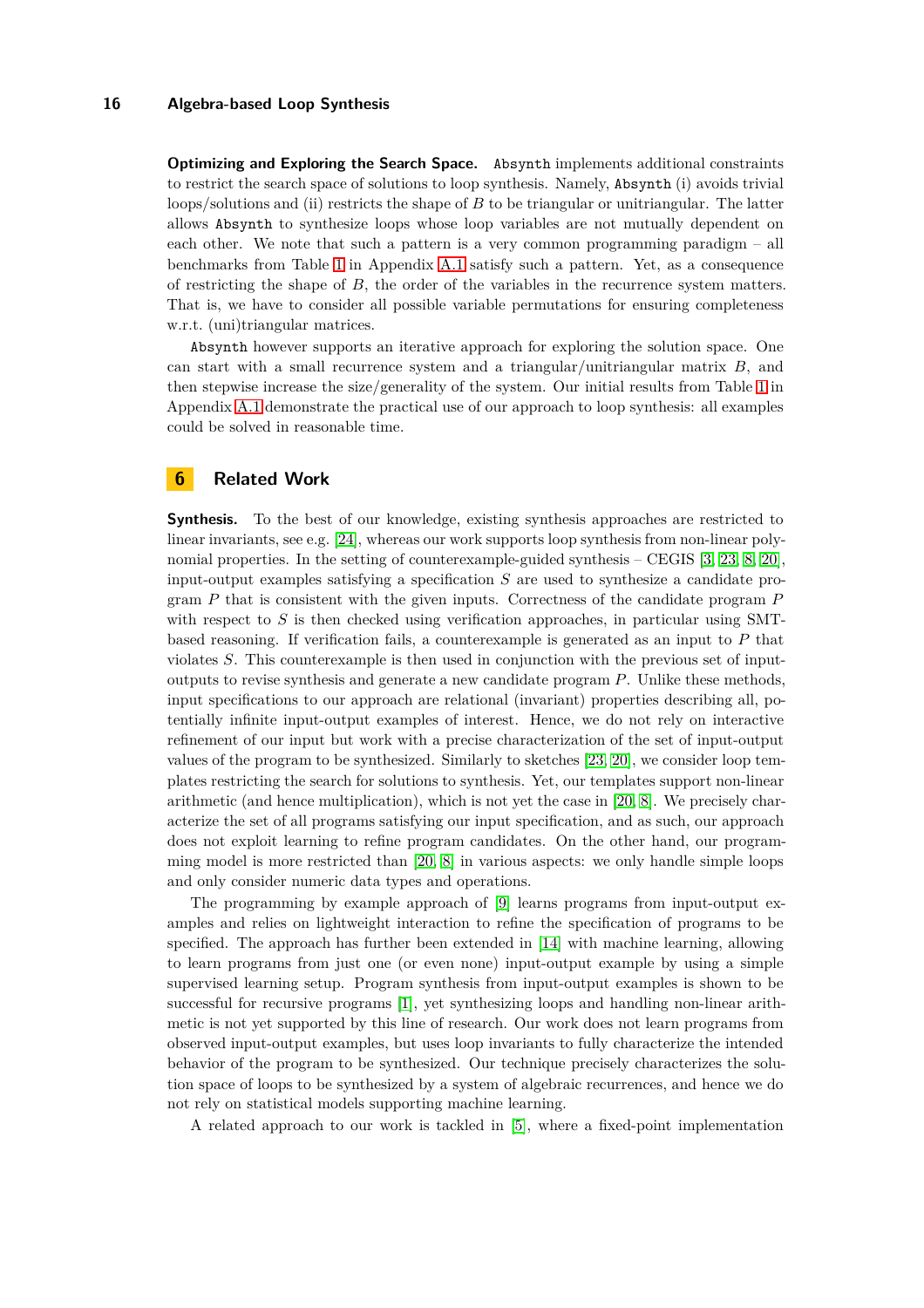for an approximated real-valued polynomial specification is presented, by combining genetic programming [\[21\]](#page-17-14) with abstract interpretation [\[4\]](#page-16-8) to estimate and refine the (floating-point) error bound of the inferred fixed-point implementation. While the underlying abstract interpreter is precise for linear expressions, precision of the synthesis is lost in the presence of non-linear arithmetic. Unlike [\[5\]](#page-16-7), we consider polynomial specification in the abstract algebra of real-closed fields and do not address challenges rising from machine reals.

**Algebraic Reasoning.** When compared to works on generating polynomial invariants [\[22,](#page-17-4) [12,](#page-17-5) [16,](#page-17-6) [11\]](#page-17-15), the only common aspect between these works and our synthesis method is the use of linear recurrences to capture the functional behavior of program loops. Yet, our work is conceptually different than [\[22,](#page-17-4) [12,](#page-17-5) [16,](#page-17-6) [11\]](#page-17-15), as we reverse engineer invariant generation and do not rely on the ideal structure/Zariski closure of polynomial invariants. We do not use ideal theory nor Gröbner bases computation to generate invariants from loops; rather, we generate loops from invariants by formulating and solving PCPs.

# **7 Conclusions**

We proposed a syntax-guided synthesis procedure for synthesizing loops from a given polynomial loop invariant. We consider loop templates and use reasoning over recurrence equations modeling the loop behavior. The key ingredient of our work comes with translating the loop synthesis problem into a polynomial constraint problem and showing that this constraint problem precisely captures all solutions to the loop synthesis problem. We implemented our work and evaluated on a number of academic examples. Understanding and encoding the best optimization measures for loop synthesis is an interesting line for future work.

#### <span id="page-16-6"></span>**References**

- <span id="page-16-0"></span>**1** Aws Albarghouthi, Sumit Gulwani, and Zachary Kincaid. Recursive Program Synthesis. In *CAV*, pages 934–950, 2013. [doi:10.1007/978-3-642-39799-8\\\_67](https://doi.org/10.1007/978-3-642-39799-8_67).
- **2** Rajeev Alur, Rastislav Bodík, Eric Dallal, Dana Fisman, Pranav Garg, Garvit Juniwal, Hadas Kress-Gazit, P. Madhusudan, Milo M. K. Martin, Mukund Raghothaman, Shambwaditya Saha, Sanjit A. Seshia, Rishabh Singh, Armando Solar-Lezama, Emina Torlak, and Abhishek Udupa. Syntax-Guided Synthesis. In *Dependable Software Systems Engineering*, volume 40, pages 1–25. IOS Press, 2015. [doi:10.3233/978-1-61499-495-4-1](https://doi.org/10.3233/978-1-61499-495-4-1).
- <span id="page-16-4"></span>**3** Rajeev Alur, Rishabh Singh, Dana Fisman, and Armando Solar-Lezama. Search-Based Program Synthesis. *Commun. ACM*, 61(12):84–93, 2018. URL: <https://doi.org/10.1145/3208071>.
- <span id="page-16-8"></span>**4** Patrick Cousot and Radhia Cousot. Abstract Interpretation: A Unified Lattice Model for Static Analysis of Programs by Construction or Approximation of Fixpoints. In *POPL*, pages 238–252, 1977. [doi:10.1145/512950.512973](https://doi.org/10.1145/512950.512973).
- <span id="page-16-7"></span>**5** Eva Darulova, Viktor Kuncak, Rupak Majumdar, and Indranil Saha. Synthesis of fixed-point programs. In *EMSOFT*, pages 22:1–22:10, 2013. [doi:10.1109/EMSOFT.2013.6658600](https://doi.org/10.1109/EMSOFT.2013.6658600).
- <span id="page-16-3"></span>**6** Leonardo De Moura and Nikolaj Bjørner. Z3: An efficient SMT solver. In *TACAS*, pages 337–340, 2008. [doi:10.1007/978-3-540-78800-3\\\_24](https://doi.org/10.1007/978-3-540-78800-3_24).
- <span id="page-16-2"></span>**7** Bruno Dutertre. Yices 2.2. In *CAV*, pages 737–744, 2014. [doi:10.1007/978-3-319-08867-9\\\_49](https://doi.org/10.1007/978-3-319-08867-9_49).
- <span id="page-16-1"></span>**8** Yu Feng, Ruben Martins, Osbert Bastani, and Isil Dillig. Program Synthesis Using Conflict-Driven Learning. In *PLDI*, pages 420–435, 2018. [doi:10.1145/3192366.3192382](https://doi.org/10.1145/3192366.3192382).
- <span id="page-16-5"></span>**9** Sumit Gulwani. Automating String Processing in Spreadsheets using Input-Output Examples. In *POPL*, pages 317–330, 2011. [doi:10.1145/1926385.1926423](https://doi.org/10.1145/1926385.1926423).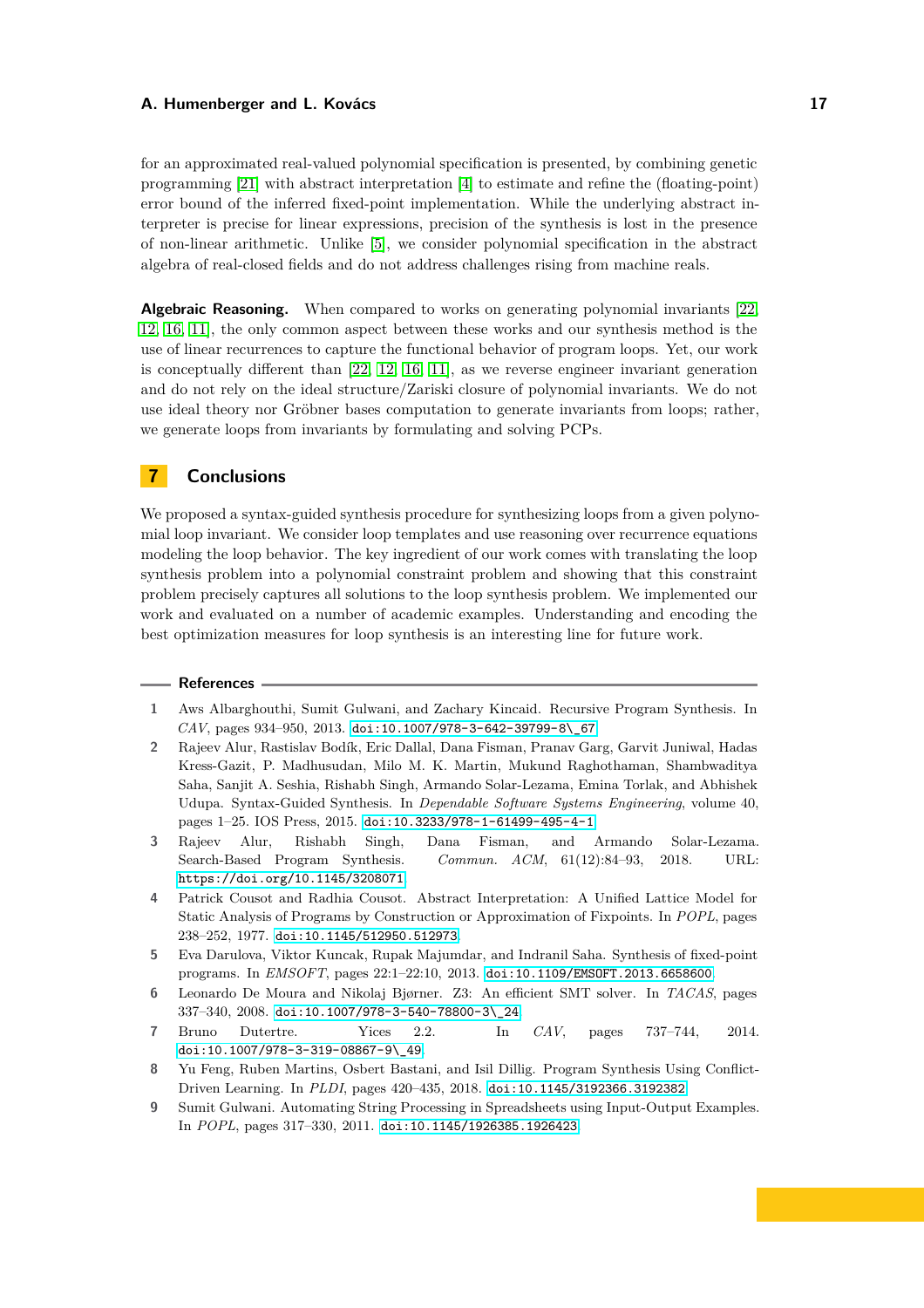- <span id="page-17-15"></span><span id="page-17-1"></span>**10** Sumit Gulwani. Programming by examples: Applications, algorithms, and ambiguity resolution. In *IJCAR*, pages 9-14, 2016. doi:10.1007/978-3-319-40229-1\ 2.
- <span id="page-17-5"></span>**11** Ehud Hrushovski, Joël Ouaknine, Amaury Pouly, and James Worrell. Polynomial Invariants for Affine Programs. In *LICS*, pages 530–539. ACM, 2018. [doi:10.1145/3209108.3209142](https://doi.org/10.1145/3209108.3209142).
- **12** Andreas Humenberger, Maximilian Jaroschek, and Laura Kovács. Automated Generation of Non-Linear Loop Invariants Utilizing Hypergeometric Sequences. In *ISSAC*, pages 221–228. ACM, 2017. [doi:10.1145/3087604.3087623](https://doi.org/10.1145/3087604.3087623).
- <span id="page-17-13"></span><span id="page-17-2"></span>**13** Susmit Jha, Sumit Gulwani, Sanjit A. Seshia, and Ashish Tiwari. Oracle-Guided Component-Based Program Synthesis. In *ICSE*, pages 215–224, 2010. [doi:10.1145/1806799.1806833](https://doi.org/10.1145/1806799.1806833).
- **14** Ashwin Kalyan, Abhishek Mohta, Oleksandr Polozov, Dhruv Batra, Prateek Jain, and Sumit Gulwani. Neural-Guided Deductive Search for Real-Time Program Synthesis from Examples. In *ICLR*, 2018.
- <span id="page-17-8"></span>**15** Manuel Kauers and Peter Paule. *The Concrete Tetrahedron - Symbolic Sums, Recurrence Equations, Generating Functions, Asymptotic Estimates*. Texts & Monographs in Symbolic Computation. Springer, 2011. [doi:10.1007/978-3-7091-0445-3](https://doi.org/10.1007/978-3-7091-0445-3).
- <span id="page-17-10"></span><span id="page-17-6"></span>**16** Zachary Kincaid, John Cyphert, Jason Breck, and Thomas W. Reps. Non-Linear Reasoning for Invariant Synthesis. *PACMPL*, 2(POPL):54:1–54:33, 2018. [doi:10.1145/3158142](https://doi.org/10.1145/3158142).
- <span id="page-17-7"></span>**17** Donald Ervin Knuth. *The art of computer programming*. Addison-Wesley, 1997.
- <span id="page-17-0"></span>**18** K. Rustan M. Leino. Accessible Software Verification with Dafny. *IEEE Software*, 34(6):94–97, 2017. [doi:10.1109/MS.2017.4121212](https://doi.org/10.1109/MS.2017.4121212).
- <span id="page-17-3"></span>**19** Zohar Manna and Richard J. Waldinger. A Deductive Approach to Program Synthesis. *ACM Trans. Program. Lang. Syst.*, 2(1):90–121, 1980. [doi:10.1145/357084.357090](https://doi.org/10.1145/357084.357090).
- **20** Maxwell Nye, Luke Hewitt, Joshua Tenenbaum, and Armando Solar-Lezama. Learning to Infer Program Sketches. In *ICML*, pages 4861–4870, 2019. URL: <http://proceedings.mlr.press/v97/nye19a.html>.
- <span id="page-17-14"></span>**21** Riccardo Poli, William B. Langdon, and Nicholas Freitag McPhee. *A Field Guide to Genetic Programming*. lulu.com, 2008. URL: <http://www.gp-field-guide.org.uk/>.
- <span id="page-17-4"></span>**22** Enric Rodríguez-Carbonell and Deepak Kapur. Generating All Polynomial Invariants in Simple Loops. *J. Symb. Comput.*, 42(4):443–476, 2007. [doi:10.1016/j.jsc.2007.01.002](https://doi.org/10.1016/j.jsc.2007.01.002).
- <span id="page-17-12"></span>**23** Armando Solar-Lezama. The Sketching Approach to Program Synthesis. In *APLAS*, pages  $4-13, 2009.$  [doi:10.1007/978-3-642-10672-9\\\_3](https://doi.org/10.1007/978-3-642-10672-9_3).
- <span id="page-17-11"></span>**24** Saurabh Srivastava, Sumit Gulwani, and Jeffrey S. Foster. From Program Verification to Program Synthesis. In *POPL*, pages 313–326, 2010. [doi:10.1145/1706299.1706337](https://doi.org/10.1145/1706299.1706337).
- <span id="page-17-9"></span>**25** Marius Van der Put and Michael F Singer. *Galois Theory of Difference Equations*. Springer, 1997. [doi:10.1007/BFb0096118](https://doi.org/10.1007/BFb0096118).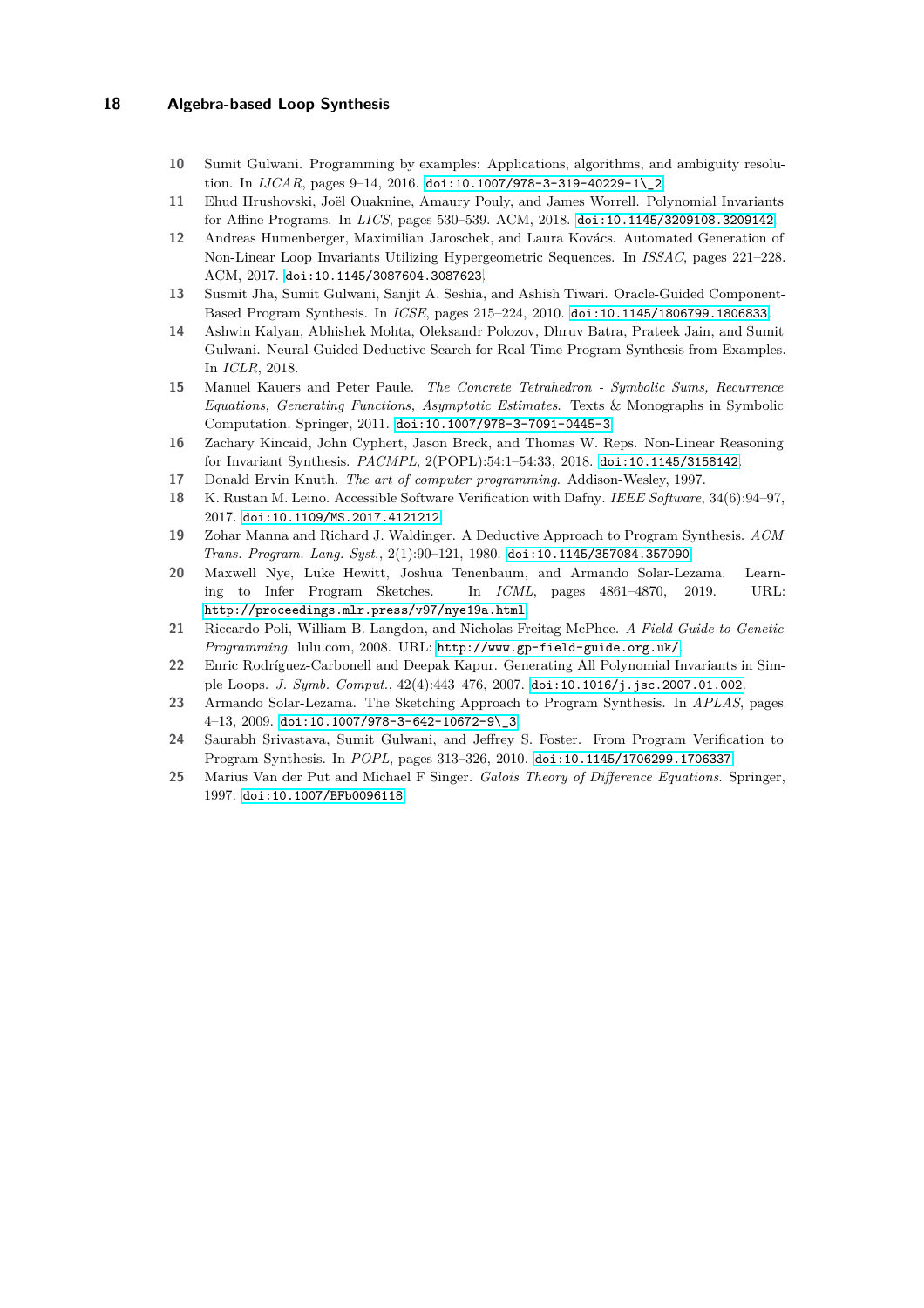<span id="page-18-0"></span>

| Instance     | S              | $\mathbf{I}$                | D              | $\mathcal{C}$ |     | Yices |                          | Z <sub>3</sub> |     |     |    | $Z3*$ |                   |  |
|--------------|----------------|-----------------------------|----------------|---------------|-----|-------|--------------------------|----------------|-----|-----|----|-------|-------------------|--|
|              |                |                             |                |               | UN  | UP    | FU                       | UN             | UP  | FU  | UN | UP    | FU                |  |
| $add1*$      | 5              | 1                           | 5              | 173           | 932 | 921   | -                        | 117            |     |     | 22 | 726   | -                 |  |
| $add2*$      | 5              | 1                           | 5              | 173           | 959 | 861   | $\overline{\phantom{a}}$ | 115            |     | ۰   | 22 | 109   |                   |  |
| cubes        | 5              | 3                           | 6              | 94            | -   |       |                          | 116            | 114 | ۰   | 18 | 496   | 575               |  |
| double1      | 3              | 1                           | $\overline{4}$ | 29            | 114 | 112   | 3882                     | 113            | 111 | 113 | 13 | 21    | 63                |  |
| double2      | 3              | 1                           | 3              | 24            | 110 | 106   | 1665                     | 115            | 106 | 115 | 13 | 18    | 40                |  |
| $eucliddiv*$ | $\overline{5}$ | 1                           | 5              | 185           | 213 | 537   | $\overline{\phantom{a}}$ | 114            | 115 | ۰   | 19 | 73    | $\qquad \qquad -$ |  |
| intcbrt*     | 5              | $\mathcal{D}_{\mathcal{L}}$ | 12             | 262           | -   |       | $\overline{\phantom{a}}$ | 117            | 116 | ٠   | 22 | 83    | 469               |  |
| intsqrt1     | 4              | $\overline{2}$              | 6              | 53            | -   |       | -                        | 113            | 108 | 114 | 15 | 19    | $\qquad \qquad -$ |  |
| $intsqrt2*$  | $\overline{4}$ | 1                           | 6              | 104           | 105 | 1164  | $\overline{\phantom{a}}$ | 113            | 111 | 115 | 15 | 27    | 37                |  |
| petter1      | 3              | $\mathbf{1}$                | $\overline{4}$ | 29            | 112 | 116   | -                        | 114            | 113 | 113 | 15 | 18    | 32                |  |
| square       | 3              | 1                           | $\overline{4}$ | 29            | 112 | 112   | -                        | 112            | 114 | 117 | 13 | 17    | 26                |  |
| dblsquare    | 3              | 1                           | $\overline{4}$ | 30            | 109 | 105   | ۰                        | 105            | 105 | 110 | 12 | 17    | 26                |  |
| sum1         | $\overline{4}$ | $\mathcal{D}_{\mathcal{L}}$ | 6              | 53            | 617 |       |                          | 108            | 112 | 113 | 17 | 24    | 99                |  |
| sum2         | 5              | 3                           | 6              | 82            |     |       |                          | 220            | 112 |     | 20 | 516   | $\qquad \qquad -$ |  |

s size of the recurrence system  $*$  parameterized system

i number of polynomial invariants - timeout (60 seconds) D maximum monomial degree of constraints

c number of constraints

**Table 1** Benchmark results in milliseconds

# <span id="page-18-1"></span>**A Appendix**

# **A.1 Examples and Experiments**

Table [1](#page-18-0) summarizes our experimental results. The experiments were performed on a machine with a 2.9 GHz Intel Core i5 and 16 GB LPDDR3 RAM, and for each instance a timeout of 60 seconds was set. The results are given in milliseconds, and only include the time needed for solving the constraint problem as the time needed for constructing the constraints is neglectable. We used the SMT solvers Yices  $[7]$  (version 2.6.1) and Z3  $[6]$  (version 4.8.6) to conduct our experiments. In Table [1,](#page-18-0) the columns Yices and Z3 correspond to the results where the respective solver is called as an external program with and SMTLIB 2.0 file as input; column Z3\* shows the results where our improved, direct interface (C++ API) was used to call Z3.

Our benchmark set consists of invariants for loops from the invariant generation literature. Note that the benchmarks cubes and double2 in Table [1](#page-18-0) are those from Figure [1](#page-1-0) and Example [16,](#page-10-4) respectively. A further presentation of a selected set of our benchmarks is given in Appendix [A.2.](#page-19-0)

Our work supports an iterative approach for exploring the solution space of loops to be synthesized. One can start with a small recurrence system and a triangular/unitriangular matrix  $B$ , and then stepwise increase the size/generality of the system. The columns UN and up in Table [1](#page-18-0) show the results where the coefficient matrix *B* is restricted to be upper unitriangular and upper triangular respectively. fu indicates that no restriction on *B* was set.

Note that the running time of Algorithm [1](#page-10-1) heavily depends on the order of which the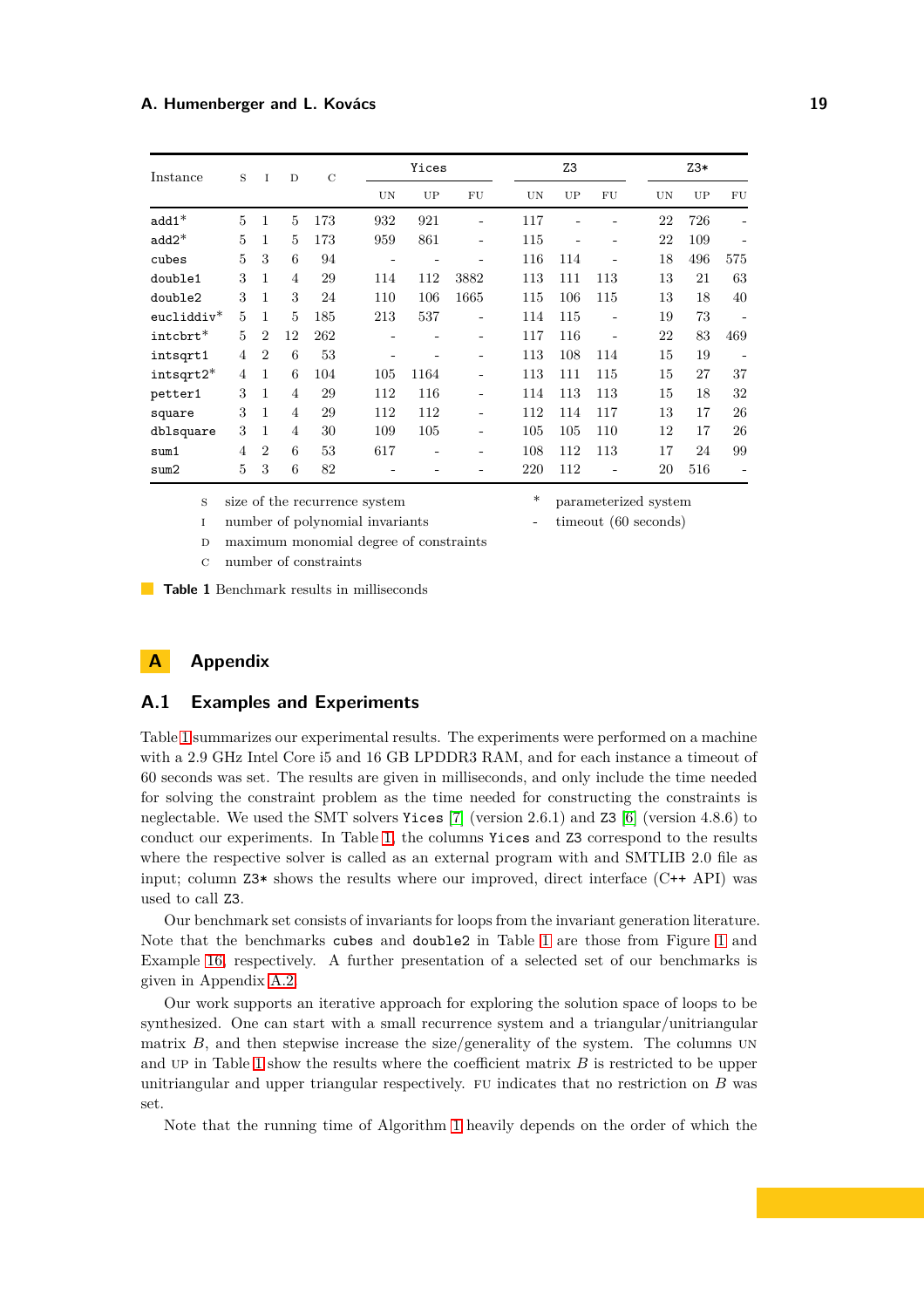```
# eucliddiv
# Original loop
r, q, y = x0, 0, y0
while true
 r = r - yq = q + 1end
                      # eucliddiv
                      # Solver: Yices
                      r, q, y = x0, 0, y0
                      while true
                       r = r - q - yq = q + 1y = y - 1end
                                               # eucliddiv
                                               # Solver: Z3
                                               r, q, y = x0 - 1/2 y0, 1/2, y0
                                              while true
                                                 r = r - q - 1/2 y + 1/2
                                                 q = q + 1/2
                                                y = y - 1end
```
**Figure 3** Example eucliddiv with input x0 == y0\*q+r

```
# square
# Original loop
a, b = 0, 0while true
 a = a + 2b + 1b = b + 1end
                     # square
                    # Solver: Yices
                    a, b = 0, 0while true
                    a = a - 2b + 1b = b - 1end
                                            # square
                                           # Solver: Z3
                                           a, b = 1/16, -1/4
                                           while true
                                            a = a + 2b + 1b = b + 1end
```
**Figure 4** Example square with input a == b<sup> $\degree$ </sup>2

integer partitions and the variable permutations are traversed. Therefore, in order to get comparable results, we fixed the integer partition and the variable permutation. That is, for each instance, we enforced that *B* has just a single eigenvalue, and we fixed a variable ordering where we know that there exists a solution with a unitriangular matrix *B*. Hence, there exists at least one solution which all cases –  $UN$ ,  $UP$  and  $FU$  – have in common. Furthermore, for each instance we added constraints for avoiding trivial solutions, i.e. loops inducing constant sequences.

# <span id="page-19-0"></span>**A.2 Examples of Synthesized Loops**

We took loops from the invariant generation literature and computed their invariants. Our benchmark set consists of these generated invariants. For each example in Figures [3-](#page-19-1)[7,](#page-20-0) we first list the original loop and then give the first loop synthesized by our work in combination with Yices and Z3 respectively.

Observe that in most cases our work was able to derive the original loop – apart from the initial values – with either Z3 or Yices.

```
# sum1
# Original loop
a, b, c = 0, 0, 1
while true
 a = a + 1b = b + cc = c + 2end
                     # sum1
                      # Solver: Yices
                      a, b, c = 1/2, 1/4, 2
                    while true
                       a = a - 1/2
                       b = b - 1/2 c + 3/4c = c - 1end
                                             # sum1
                                              # Solver: Z3
                     a, b, c = 1/2, 1/4, 2 a, b, c = -5/8, 25/64, -1/4while true
                                              a = a + 1b = b + cc = c + 2end
```
**Figure 5** Example sum1 with input  $1+2a == c$  &  $4b == (c-1)^2$